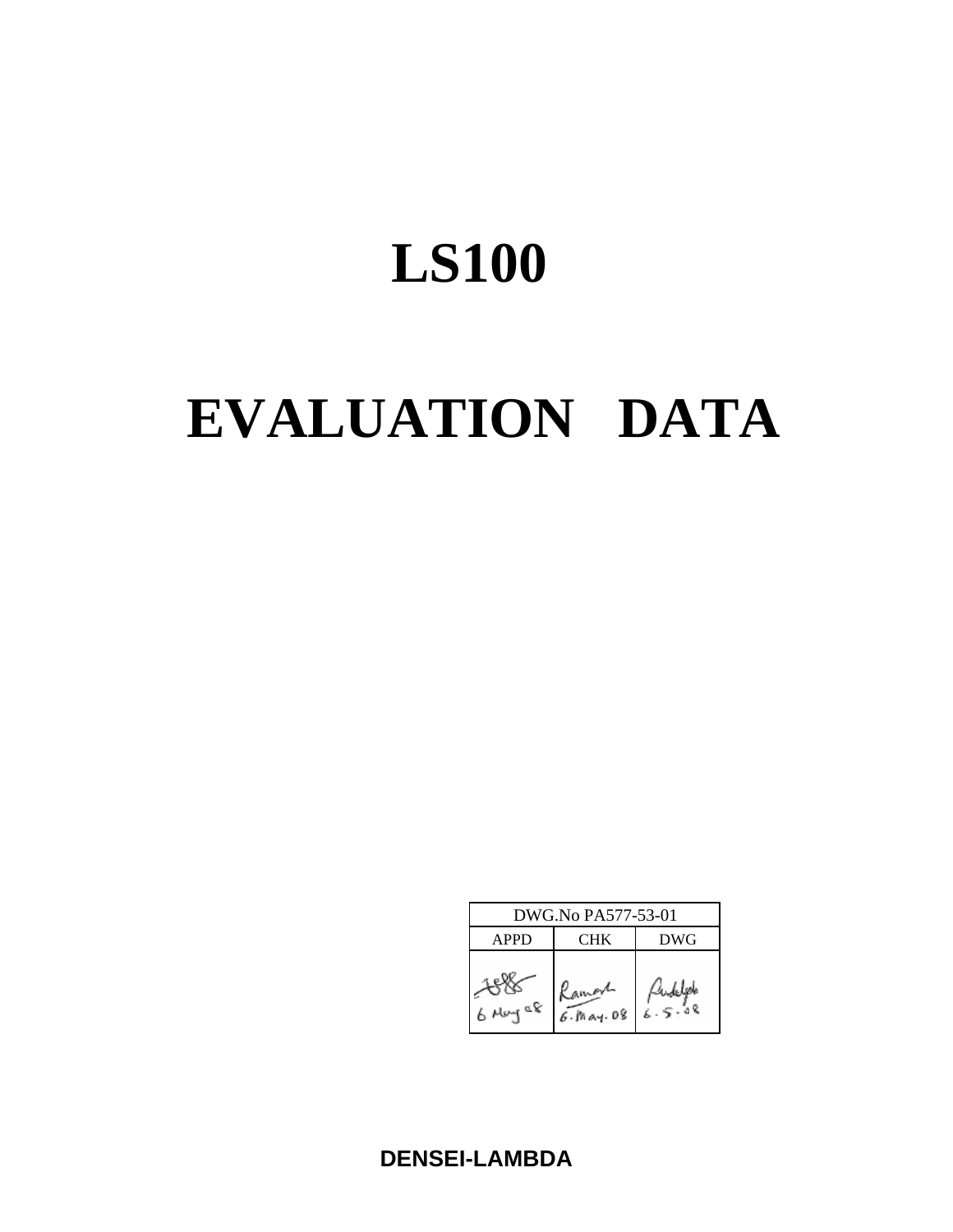# INDEX

| 1. Evaluation Method                                                  | PAGE    |
|-----------------------------------------------------------------------|---------|
| 1-1 Circuit used for determination                                    | $T-1-5$ |
| (1) Steady state data                                                 |         |
| (2) Warm up voltage drift characteristics                             |         |
| (3) Over current protection (OCP) characteristics                     |         |
| (4) Over voltage protection (OVP) characteristics                     |         |
| (5) Output rise characteristics                                       |         |
| (6) Output fall characteristics                                       |         |
| (7) Response to brown out characteristics                             |         |
| (8) Dynamic line response characteristics                             |         |
| (9) Dynamic load response characteristics                             |         |
| (10) Inrush current characteristics                                   |         |
| (11) Leakage current characteristics                                  |         |
| (12) Output ripple and noise waveform                                 |         |
| (13) Electro-Magnetic Interference characteristics                    |         |
| 1-2 List of equipment used                                            | T-6     |
|                                                                       |         |
| 2. Characteristics                                                    |         |
| 2-1 Steady state data                                                 |         |
| $(1)$ Regulation - line and load, temperature drift                   | $T-7$   |
| (2) Output voltage and Ripple voltage vs. input voltage $\dots \dots$ | $T-8$   |
| (3) Efficiency and Input current vs. Output current                   | $T-9$   |
| Warm up voltage drift characteristics<br>$2 - 2$                      | $T-10$  |
| $2 - 3$<br>Over current protection (OCP) characteristics              | $T-11$  |
| Over voltage protection (OVP) characteristics<br>2-4                  | $T-14$  |
| $2 - 5$                                                               | $T-15$  |
| $2-6$                                                                 | $T-17$  |
| $2 - 7$                                                               | $T-19$  |
| $2 - 8$<br>Dynamic line response characteristics                      | $T-20$  |
| Dynamic load response characteristics<br>$2-9$                        | $T-21$  |
| Response to brown out characteristics<br>$2 - 10$                     | $T-27$  |
| 2-11 Inrush current waveform                                          | $T-29$  |
| 2-12 Input current harmonics                                          | $T-31$  |
| 2-13 Leakage current characteristics                                  | $T-32$  |
| 2-14 Output ripple and noise waveform                                 | $T-33$  |
| 2-15 Electro-Magnetic Interference characteristics                    | $T-35$  |
| <b>Terminology Used</b>                                               |         |

|      | Definition |                       |
|------|------------|-----------------------|
| Vin  | .          | Input voltage         |
| Vout | .          | <b>Output Voltage</b> |
| Iin  | .          | Input Current         |
| Iout | .          | <b>Output Current</b> |
| Ta   | .          | Ambient temperature   |
|      |            |                       |

# **DENSEI-LAMBDA**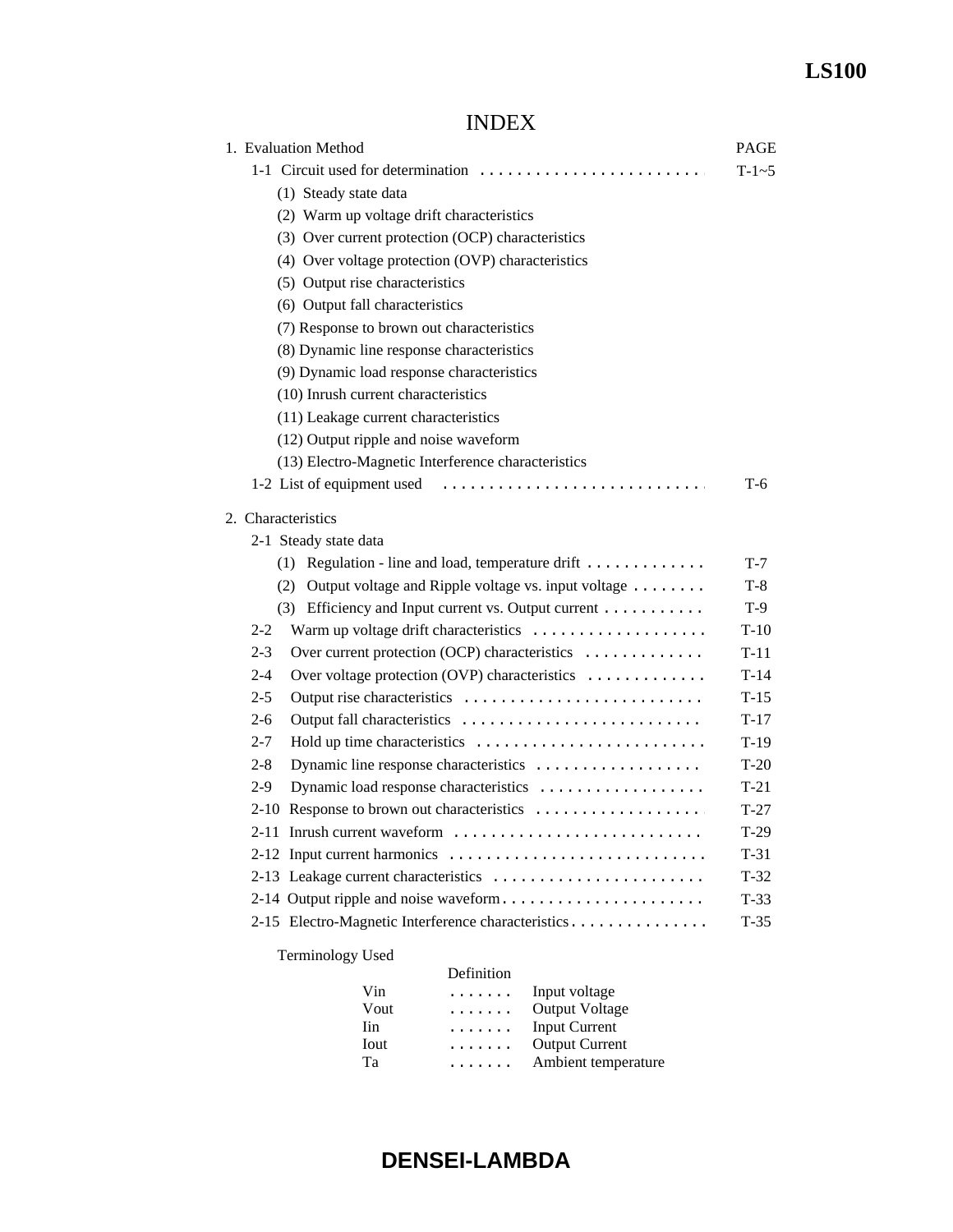## **1. Evaluation Method**

## **1-1 Circuit used for determination**

(1) Steady state data



- (2) Warm up voltage drift characteristics Same as Steady state data
- (3) Over current protection (OCP) characteristics



- (4) Over voltage protection (OVP) characteristics Same as Steady state data
- (5) Output rise characteristics

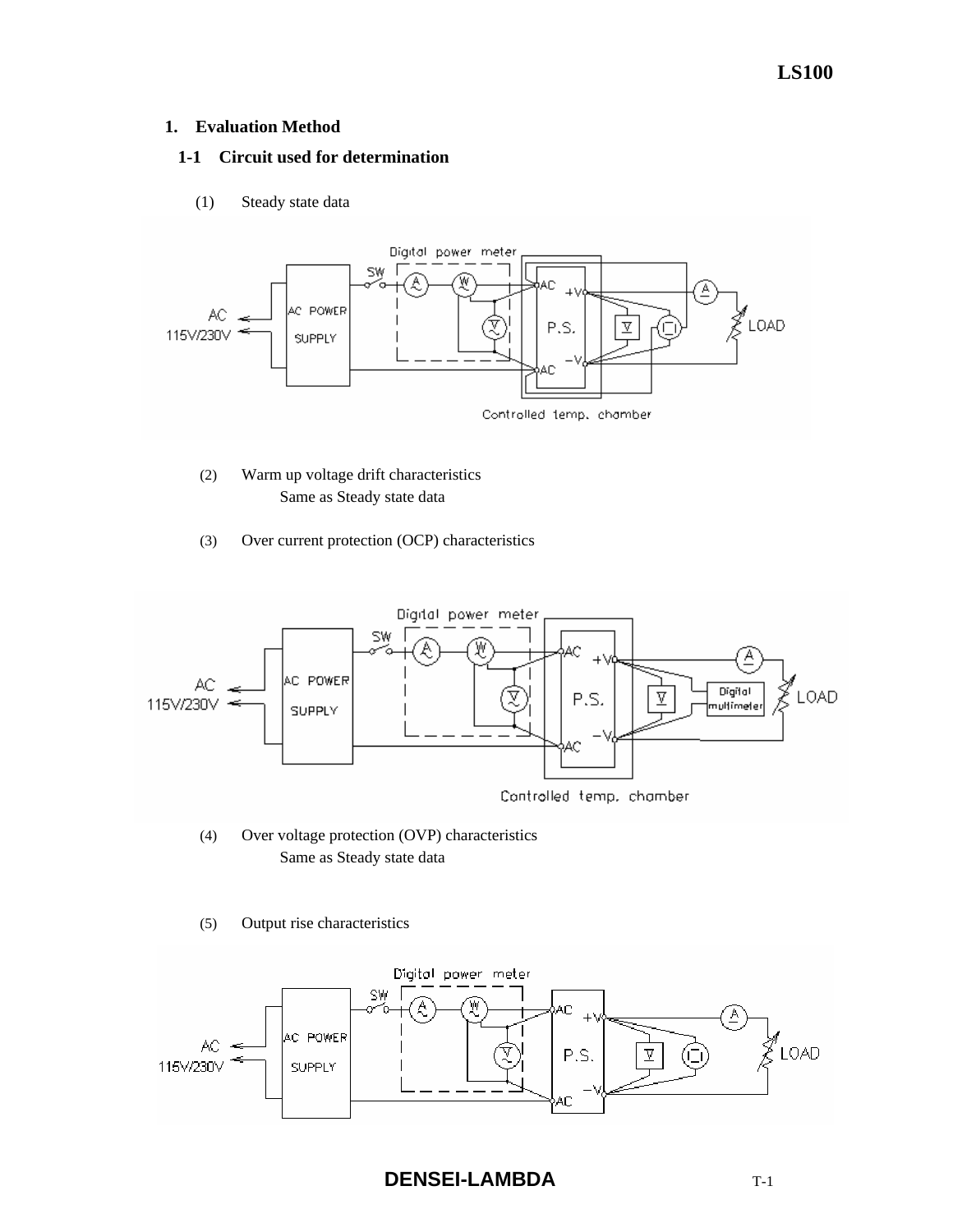- (6) Output fall characteristics Same as Output rise characteristics
- (7) Response to brown out characteristics



(8) Dynamic line characteristics

Same as Response to brown out characteristics.

### (9) Dynamic load response characteristics

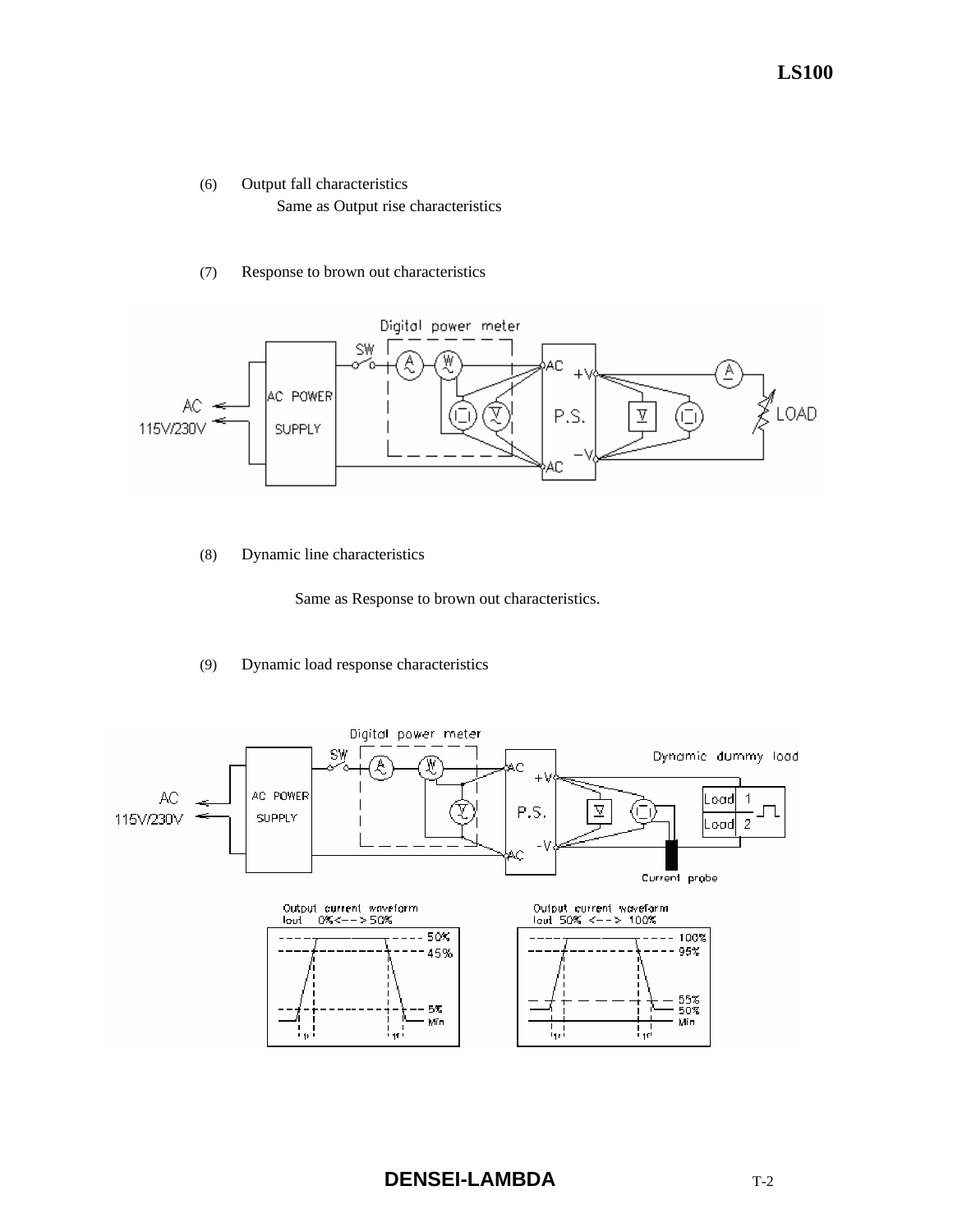(10) Inrush current characteristics



(11) Leakage current characteristics



- (12) Output ripple and noise waveform
	- (a) Normal Mode (using a 12" twisted pair terminated with 0.1uF and 47uF capacitor at 20MHz)

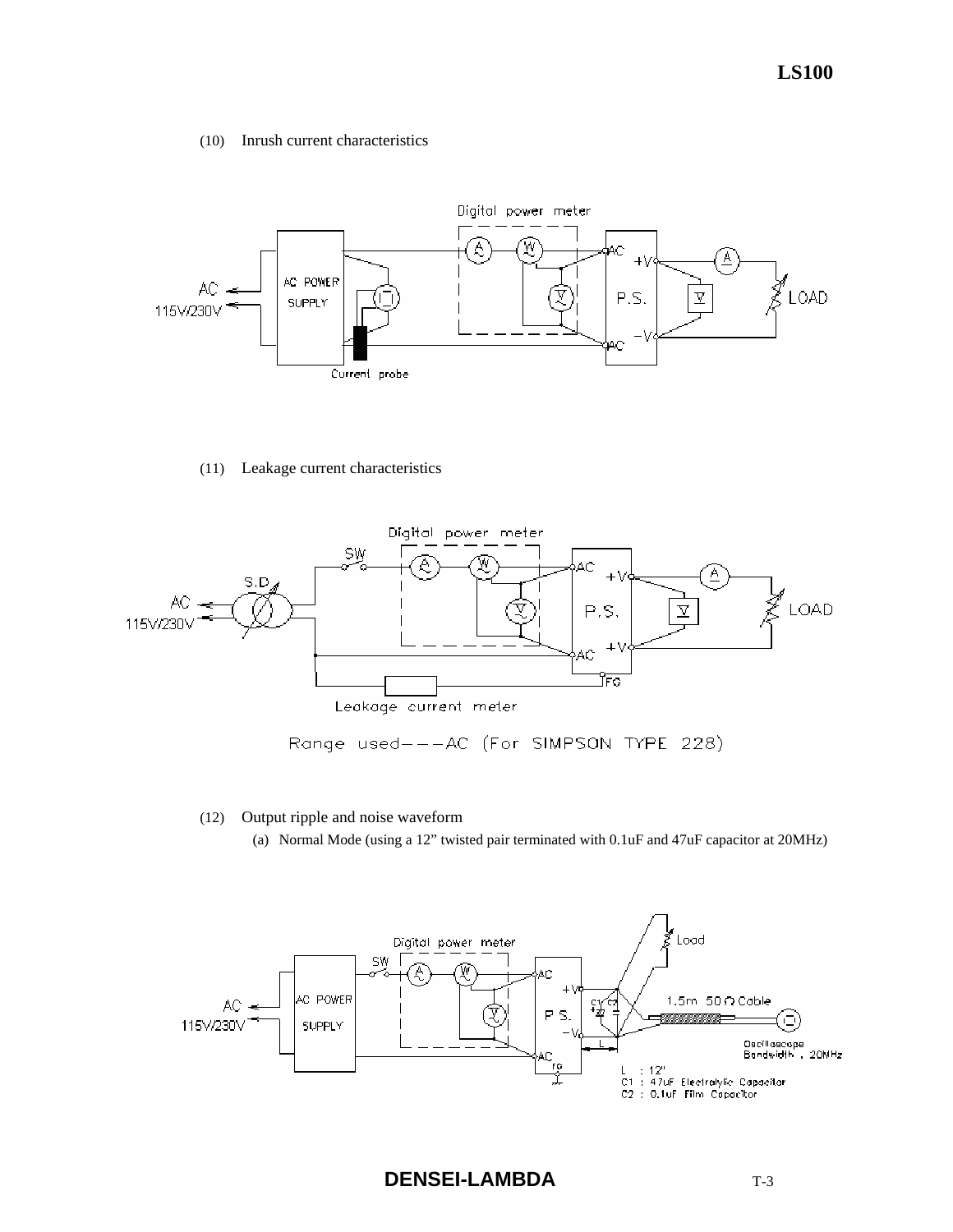#### (b) Normal +Common Mode



## (13) Electro-Magnetic Interference characteristics

### (a) Conducted Emission Noise

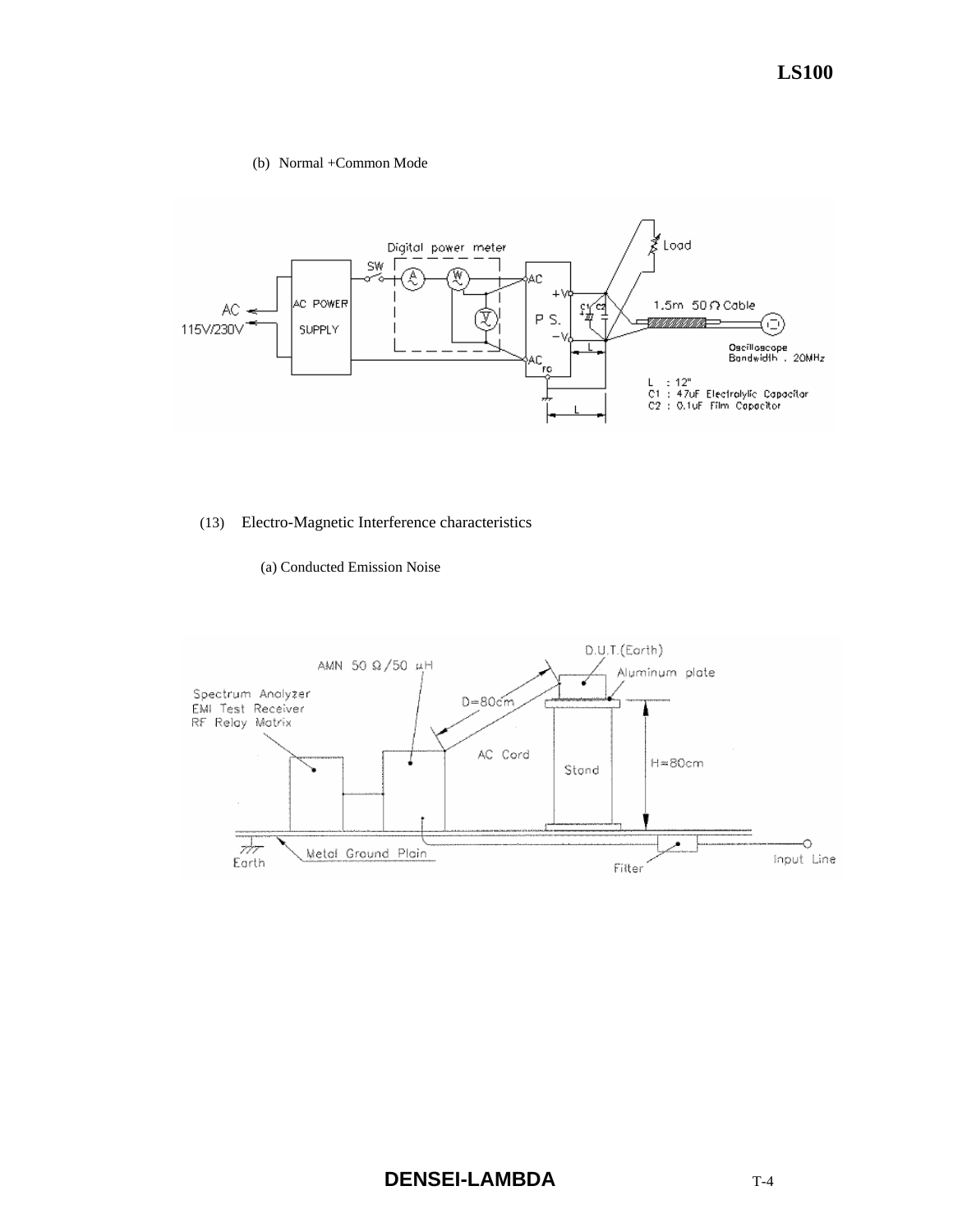(b) Radiated Emission Noise

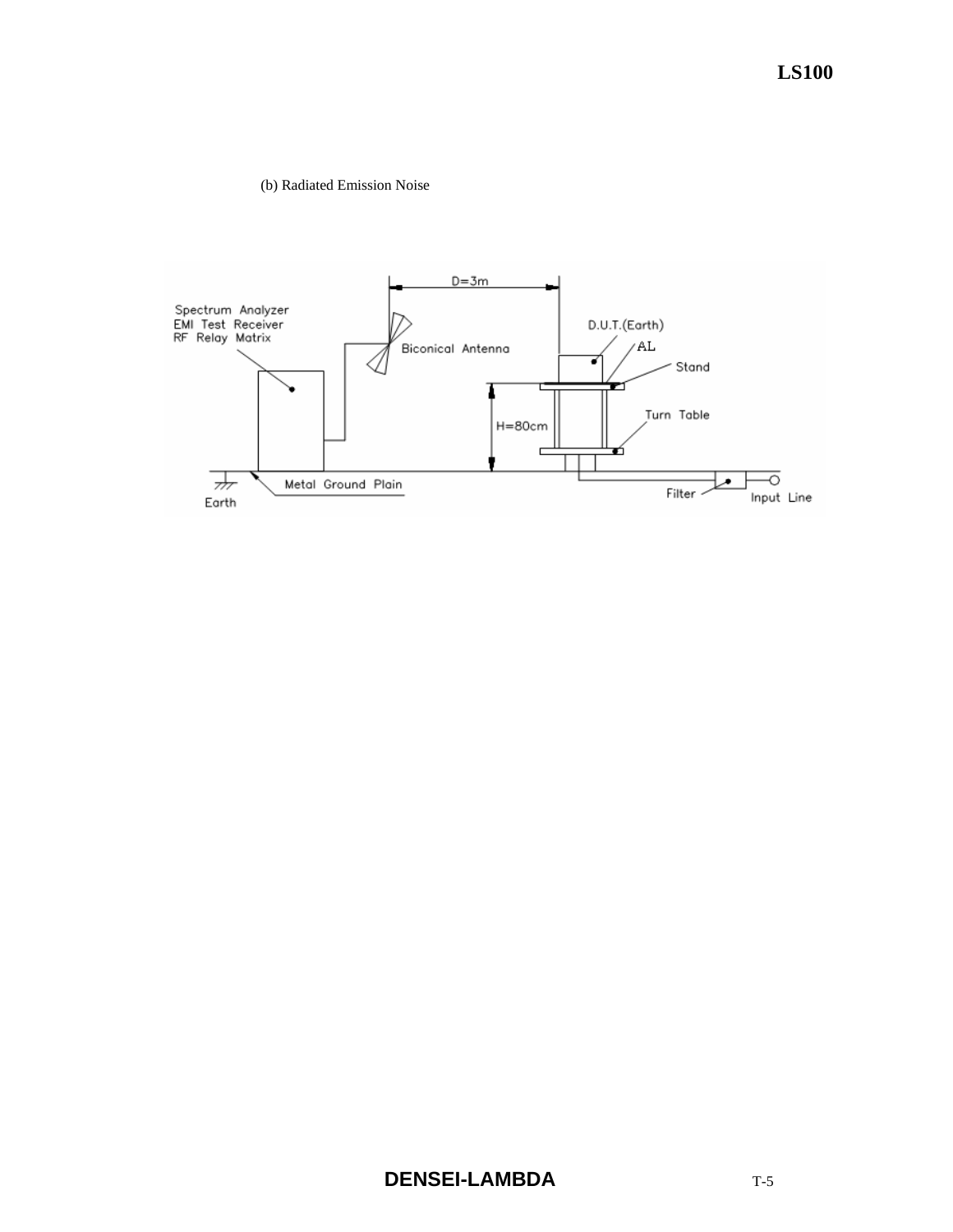# **1-2 List of equipment used**

|                | <b>EQUIPMENT USED</b>          | <b>MANUFACTURER</b> | MODEL NO.        |
|----------------|--------------------------------|---------------------|------------------|
| 1              | DIGITAL STORAGE OSCILLOSCOPE   | <b>YOKOGAWA</b>     | DL1740/DL1740E   |
|                |                                |                     |                  |
| $\overline{2}$ | DIGITAL MULTIMETER             | <b>FLUKE</b>        | 89 VI            |
| 3              | <b>DIGITAL POWER METER</b>     | YOKOGAWA            | WT210            |
| $\overline{4}$ | <b>CURRENT PROBE/AMPLIFIER</b> | <b>TEKTRONIX</b>    | TCP404XL/TCPA400 |
|                |                                |                     |                  |
| 5              | DYNAMIC DUMMY LOAD             | <b>CHROMA</b>       | 63030/63201      |
| 6              | DYNAMIC DUMMY LOAD             | <b>KIKUSUI</b>      | <b>PLZ1004W</b>  |
| $\tau$         | CONTROLLED TEMP. CHAMBER       | <b>ESPEC</b>        | SU-241           |
|                |                                |                     |                  |
| 8              | <b>LEAKAGE CURRENT METER</b>   | <b>SIMPSON</b>      | 228              |
| 9              | <b>AC SOURCE</b>               | <b>KIKUSUI</b>      | <b>PCR-2000L</b> |
|                |                                |                     |                  |
| 10             | <b>AC SOURCE</b>               | <b>CHROMA</b>       | 6530             |
| 11             | POWER ANALYZER                 | <b>CHROMA</b>       | 6630             |
|                |                                |                     |                  |
| 12             | <b>EMI TEST RECEIVER</b>       | ROHDE&SCHWARZ       | <b>ESCI</b>      |
| 13             | <b>EMI TEST RECEIVER</b>       | ROHDE&SCHWARZ       | <b>ESI26</b>     |
| 14             | <b>LISN</b>                    | ROHDE&SCHWARZ       | <b>ENV216</b>    |
| 15             | <b>ANTENNA</b>                 | ROHDE&SCHWARZ       | HL562            |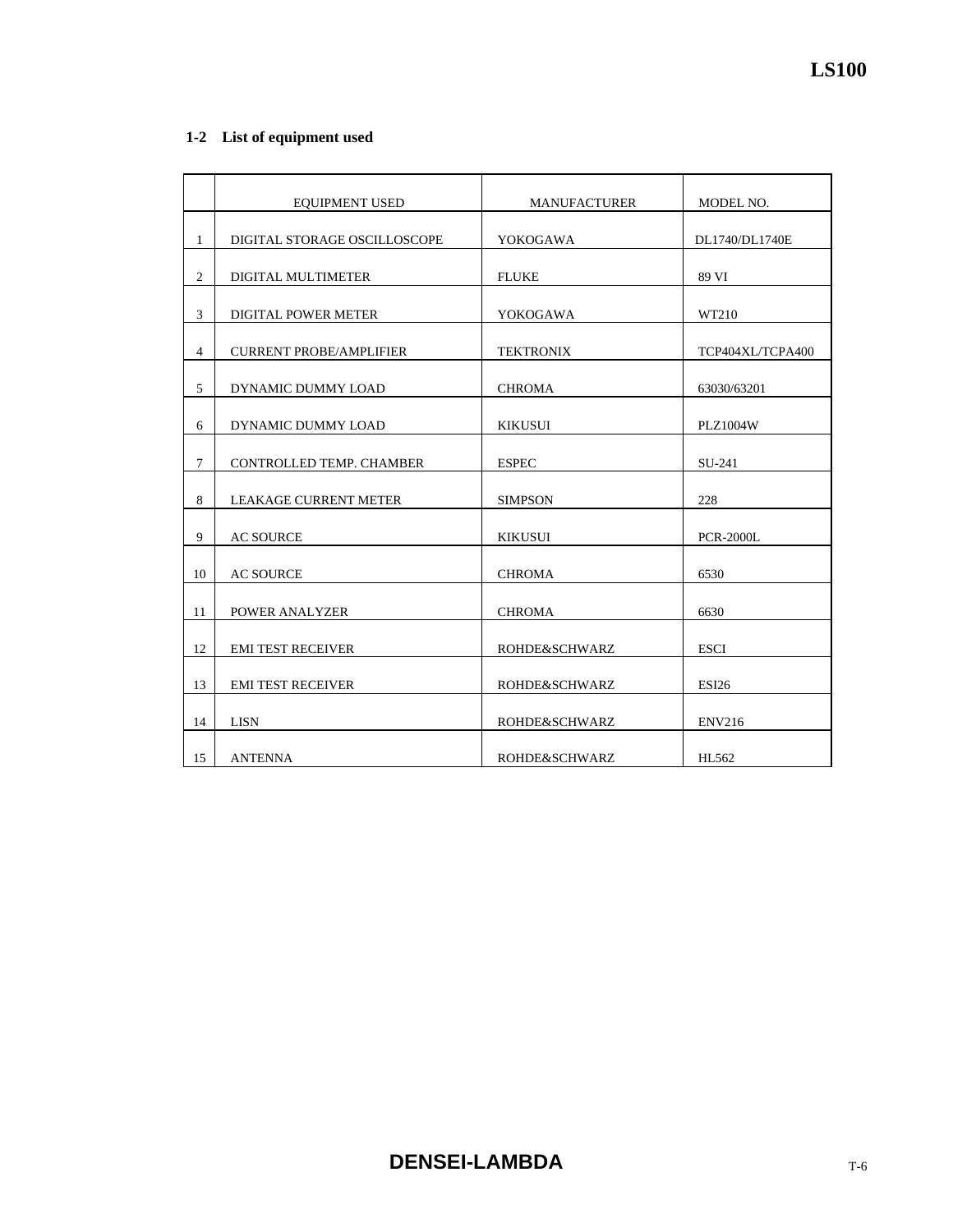## **2. Characteristics**

**2-1 Steady state data**

## **(1) Regulation - line and load, Temperature drift**

1. Regulation-line and load

Condition Ta: 25°C

| $Iout \setminus Vin$ | 88VAC  | 115VAC | 230VAC | $264\nVAC$ | line regulation |        |
|----------------------|--------|--------|--------|------------|-----------------|--------|
| $0\%$                | 5.011  | 5.011  | 5.011  | 5.011      | 0.000V          | 0.000% |
| 50%                  | 5.005  | 5.005  | 5.006  | 5.006      | 0.001V          | 0.020% |
| 100%                 | 5.000  | 5.000  | 5.000  | 5.000      | 0.000V          | 0.000% |
| load                 | 0.011V | 0.011V | 0.011V | 0.011V     |                 |        |
| regulation           | 0.220% | 0.220% | 0.220% | 0.220%     |                 |        |

2. Temperature drift Conditions Vin = 115VAC

Iout  $\equiv$ 100%

|      |                |        |               |        | <br>- 1997            |
|------|----------------|--------|---------------|--------|-----------------------|
| ľа   | $-25\degree C$ | ንና∘∂   | $45^{\circ}C$ |        | temperature stability |
| Vout | 4.997V         | 5.000V | 5.002V        | 0.005V | $0.10\%$              |
|      |                |        |               |        |                       |

12V

| 1. Regulation-line and load |                                                           | Condition $Ta:25^{\circ}C$ |        |        |        |        |
|-----------------------------|-----------------------------------------------------------|----------------------------|--------|--------|--------|--------|
| $Iout \setminus Vin$        | $230$ VAC<br>88VAC<br>115VAC<br>264VAC<br>line regulation |                            |        |        |        |        |
| 0%                          | 12.003                                                    | 12.001                     | 12.001 | 12.016 | 0.015V | 0.125% |
| 50%                         | 11.996                                                    | 11.996                     | 11.995 | 11.994 | 0.002V | 0.017% |
| 100%                        | 11.991                                                    | 11.991                     | 11.990 | 11.989 | 0.002V | 0.017% |
| load                        | 0.012V                                                    | 0.010V                     | 0.011V | 0.027V |        |        |
| regulation                  | 0.100%                                                    | 0.083%                     | 0.092% | 0.225% |        |        |
|                             |                                                           |                            |        |        |        |        |

2. Temperature drift Conditions Vin = 115VAC

| $I$ out = 100% |                 |               |                |                       |       |  |
|----------------|-----------------|---------------|----------------|-----------------------|-------|--|
| Ta             | $-25^{\circ}$ C | $25^{\circ}C$ | $50^{\circ}$ C | temperature stability |       |  |
| Vout           |                 | 11.991V       | 11.982V        | 0.050V                | 0.42% |  |

24V

1. Regulation-line and load

Condition Ta: 25°C

| $Iout \setminus Vin$ | 88VAC  | 115VAC | 230VAC | 264VAC | line regulation |        |
|----------------------|--------|--------|--------|--------|-----------------|--------|
| $0\%$                | 24.000 | 24.000 | 23.999 | 23.999 | 0.001V          | 0.004% |
| 50%                  | 23.994 | 23.994 | 23.992 | 23.990 | 0.004V          | 0.017% |
| 100%                 | 23.988 | 23.988 | 23.987 | 23.986 | 0.002V          | 0.008% |
| load                 | 0.012V | 0.012V | 0.012V | 0.013V |                 |        |
| regulation           | 0.050% | 0.050% | 0.050% | 0.054% |                 |        |

2. Temperature drift Conditions Vin = 115VAC

|      |                    |               |                |                       | $I$ out = $100\%$ |  |
|------|--------------------|---------------|----------------|-----------------------|-------------------|--|
| Ta   | $-25\textdegree C$ | $25^{\circ}C$ | $50^{\circ}$ C | temperature stability |                   |  |
| Vout | 24.025V            | 23.988V       | 23.954V        | 0.071V                | 0.296%            |  |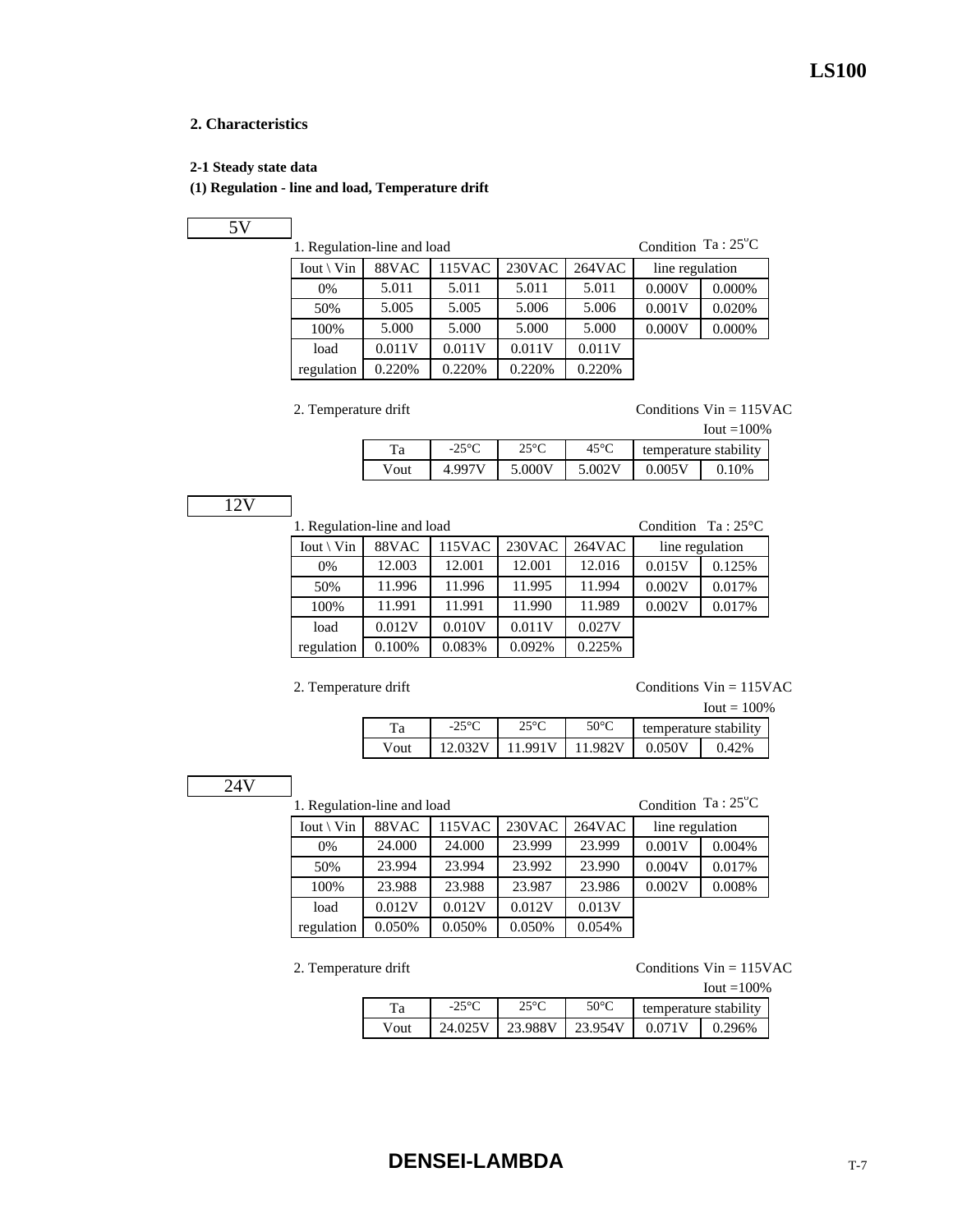## **2-1 Steady State Data**

**(2) Output Voltage And Ripple Voltage Vs Input Voltage**

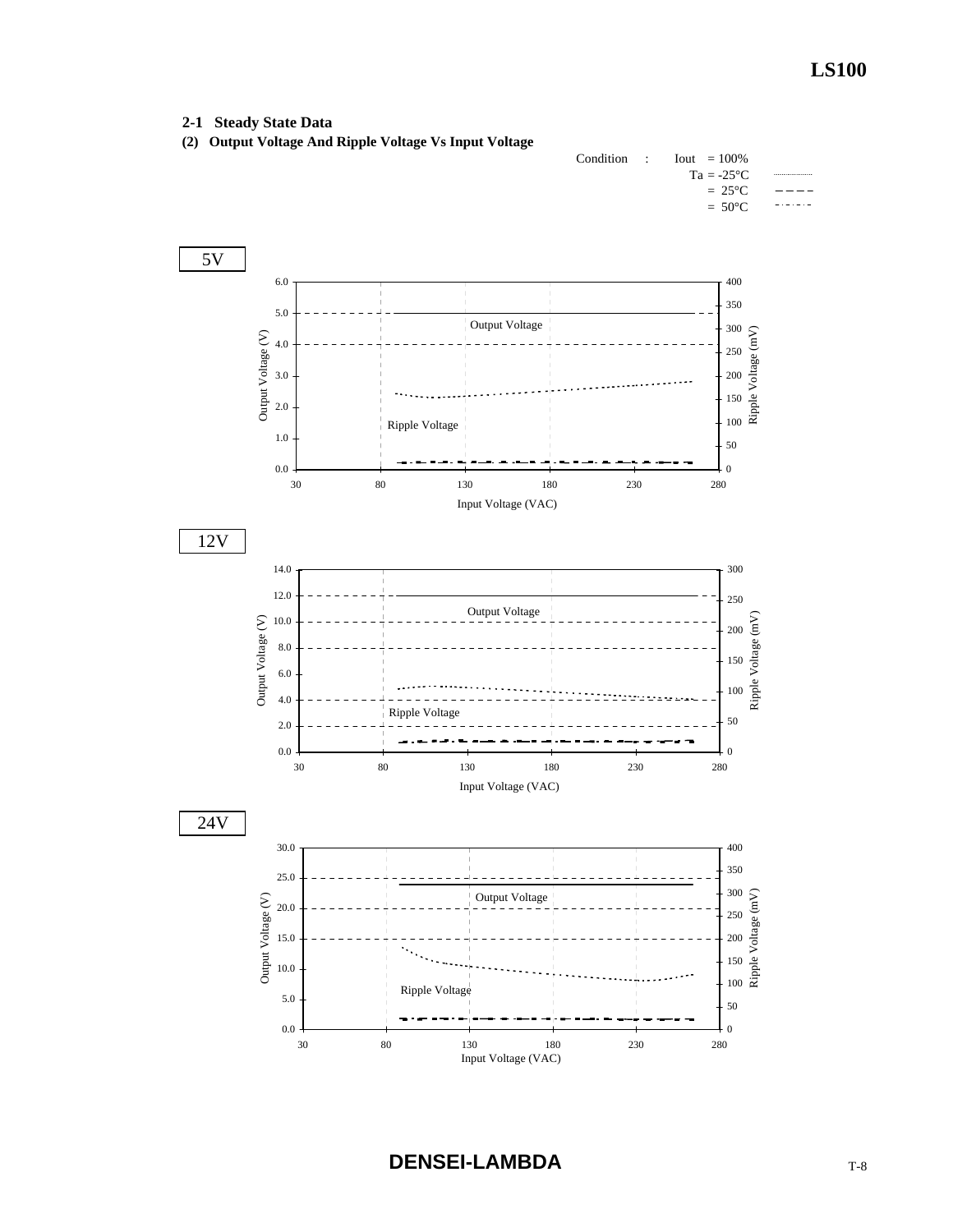**2-1 Steady State Data**

**(3) Efficiency And Input Current Vs Output Current**

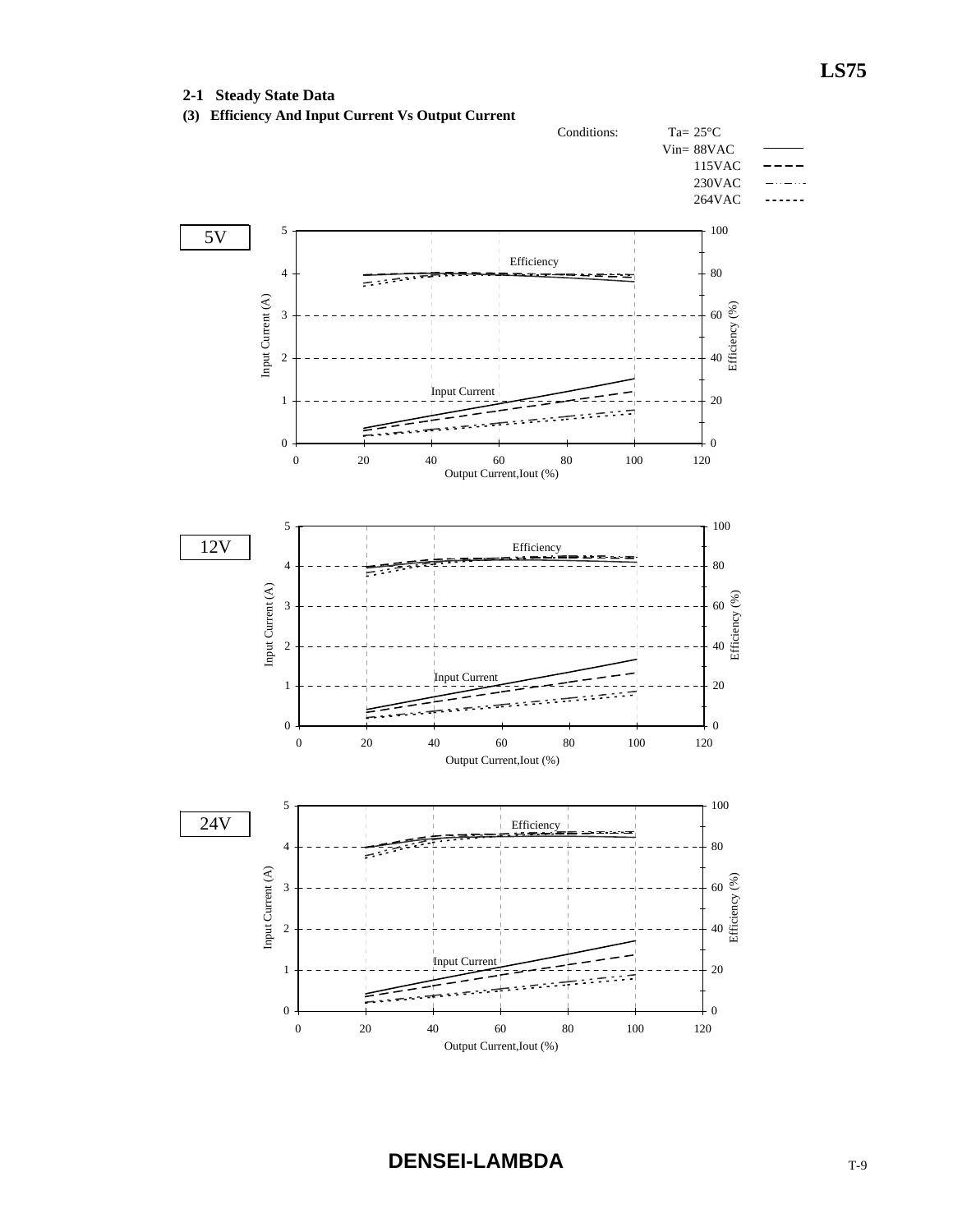

# **2-2 Warm up voltage drift characteristics**

**DENSEI-LAMBDA** T-10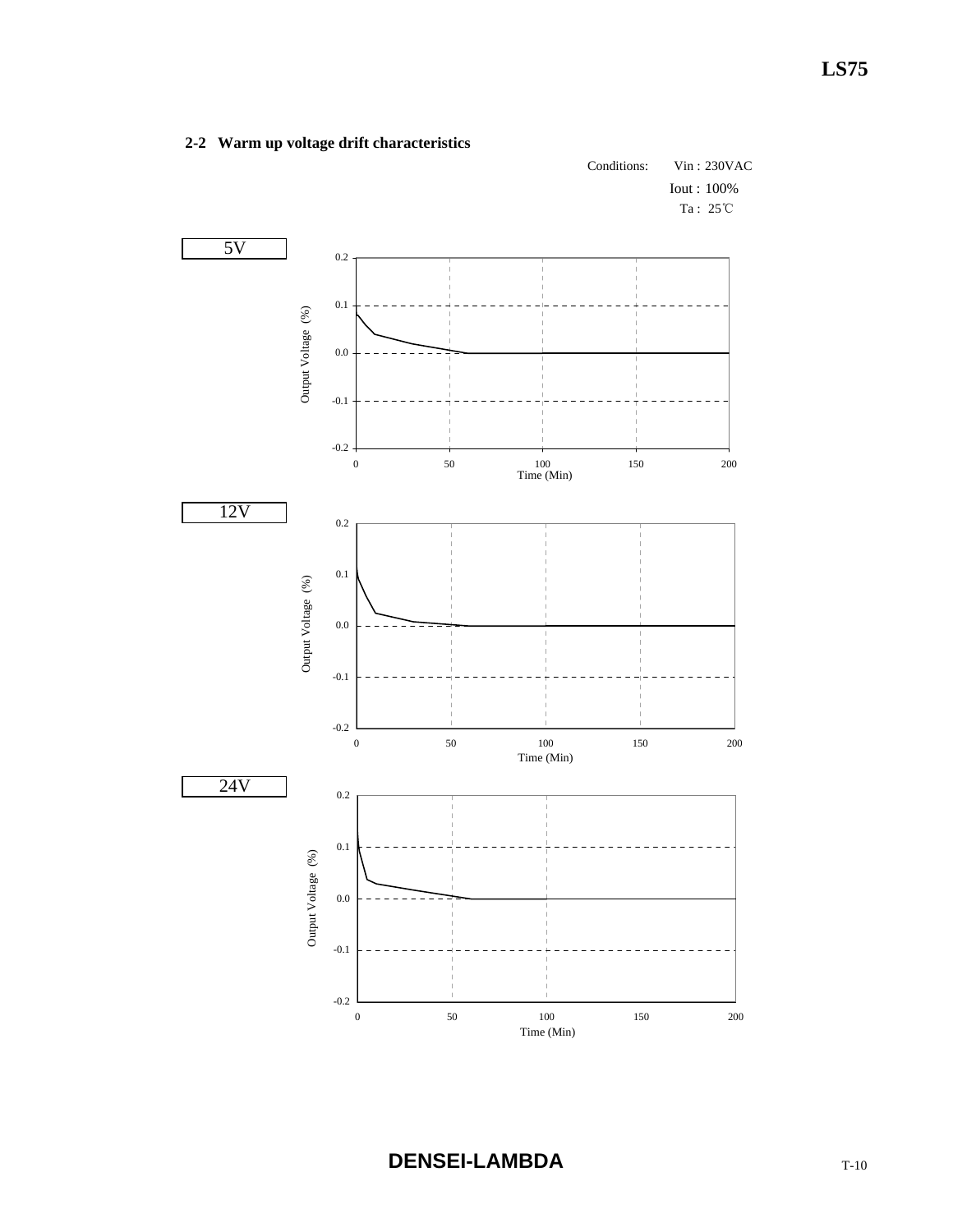

## **2-3 Over current protection (OCP) characteristics**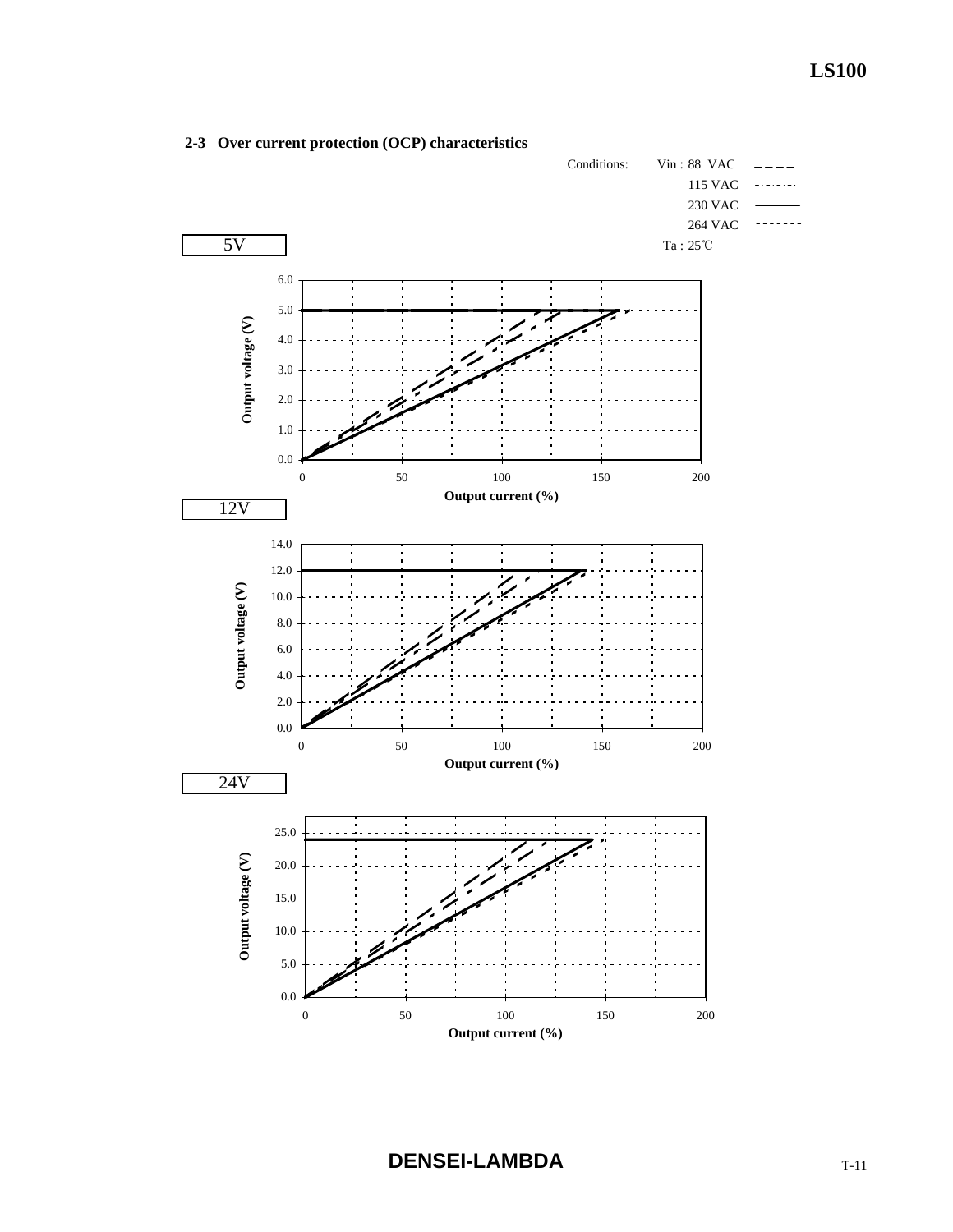

# **2.3 Over current protection (OCP) characteristics**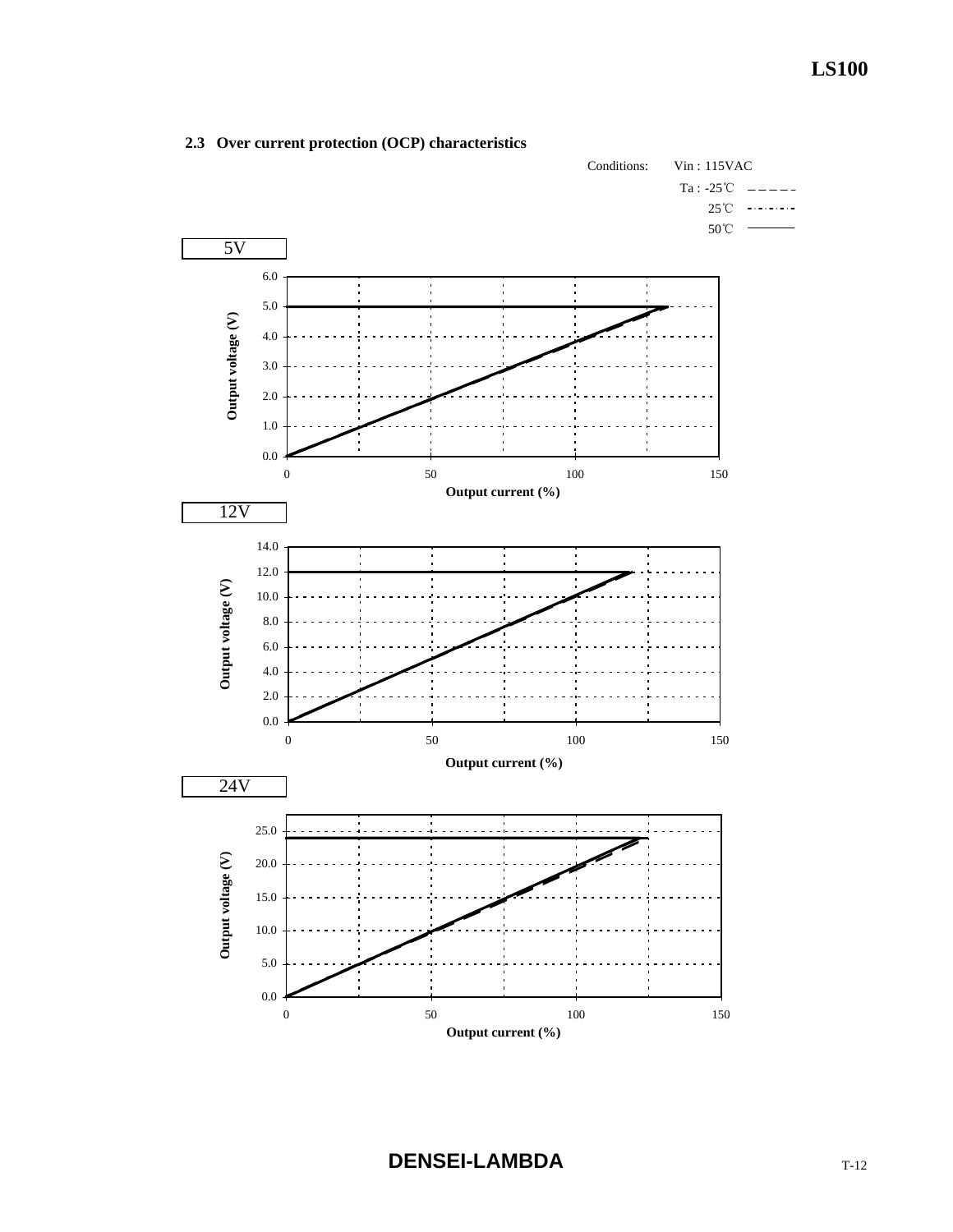

# **2.3 Over current protection (OCP) characteristics**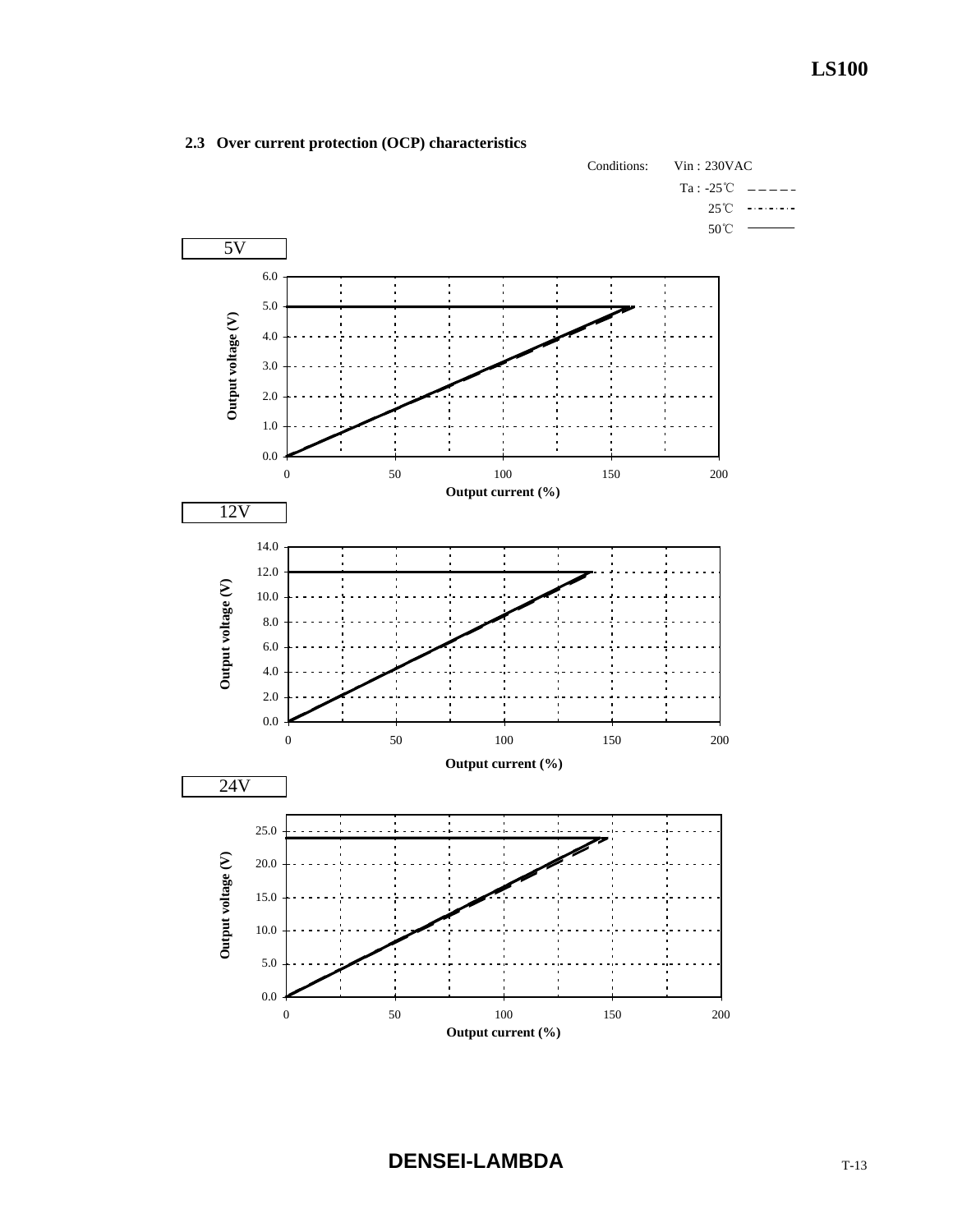# Conditions :  $Ta = 25^{\circ}C$  $Vin = 230VAC$ Iout  $= 0\%$ 5V << Main#200k >> OVP - point Vout  $- 0V$  $\ddot{}$  $2V / DIV$  1s / DIV 12V << Main#200k OVP point Vout  $\leftarrow$  0V 5V / DIV 1s / DIV 24V

# **2-4 Over voltage protection (OVP) characteristics**

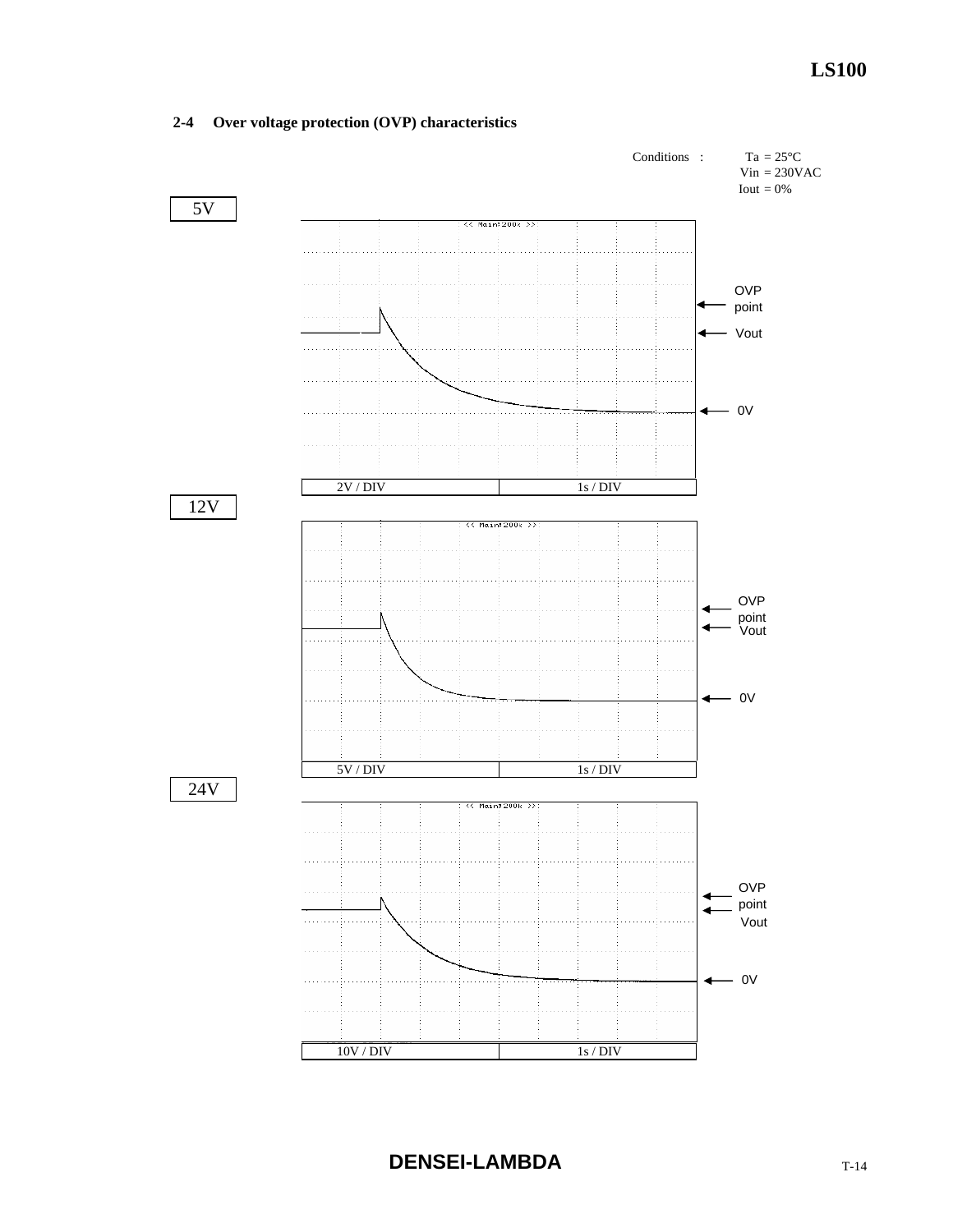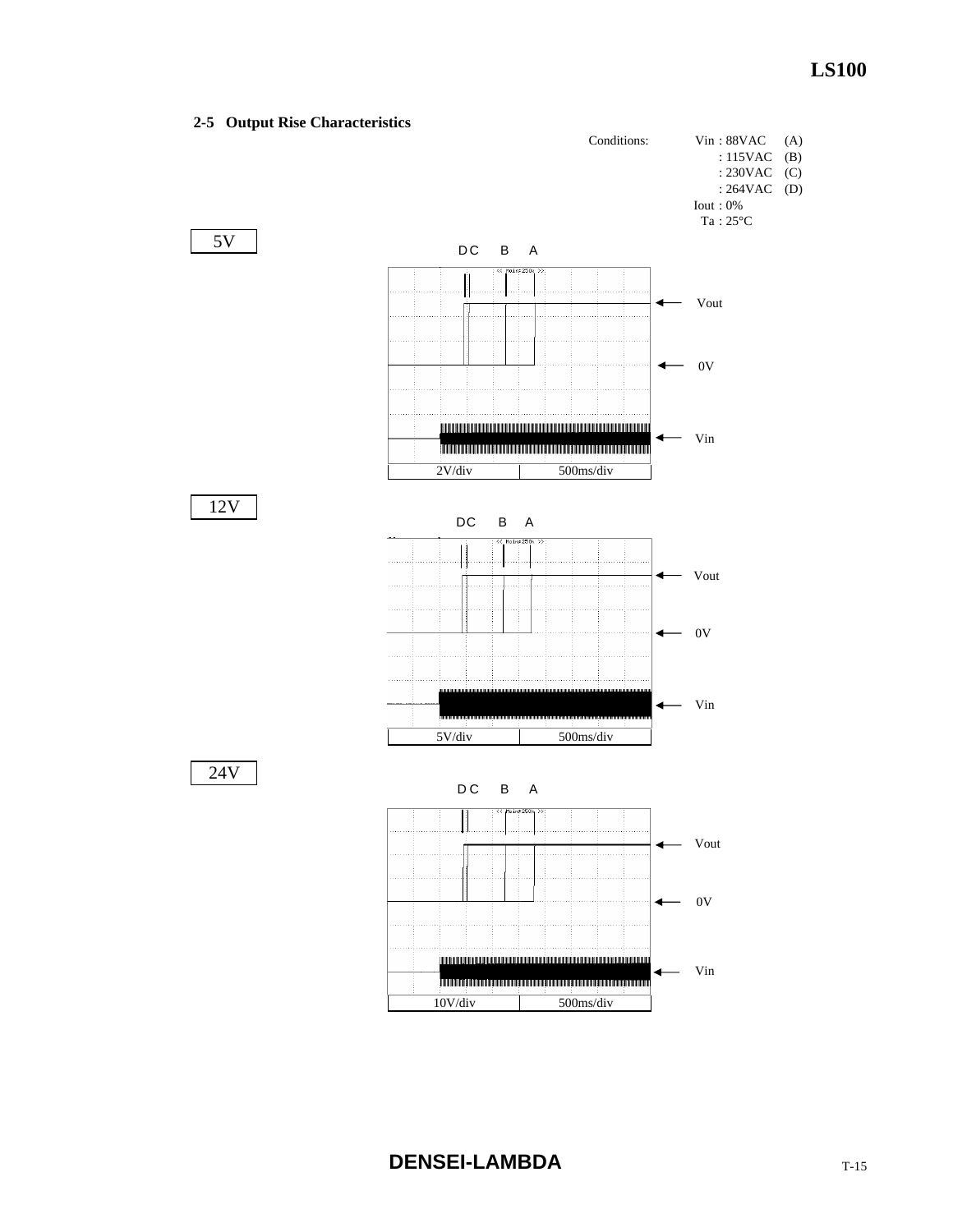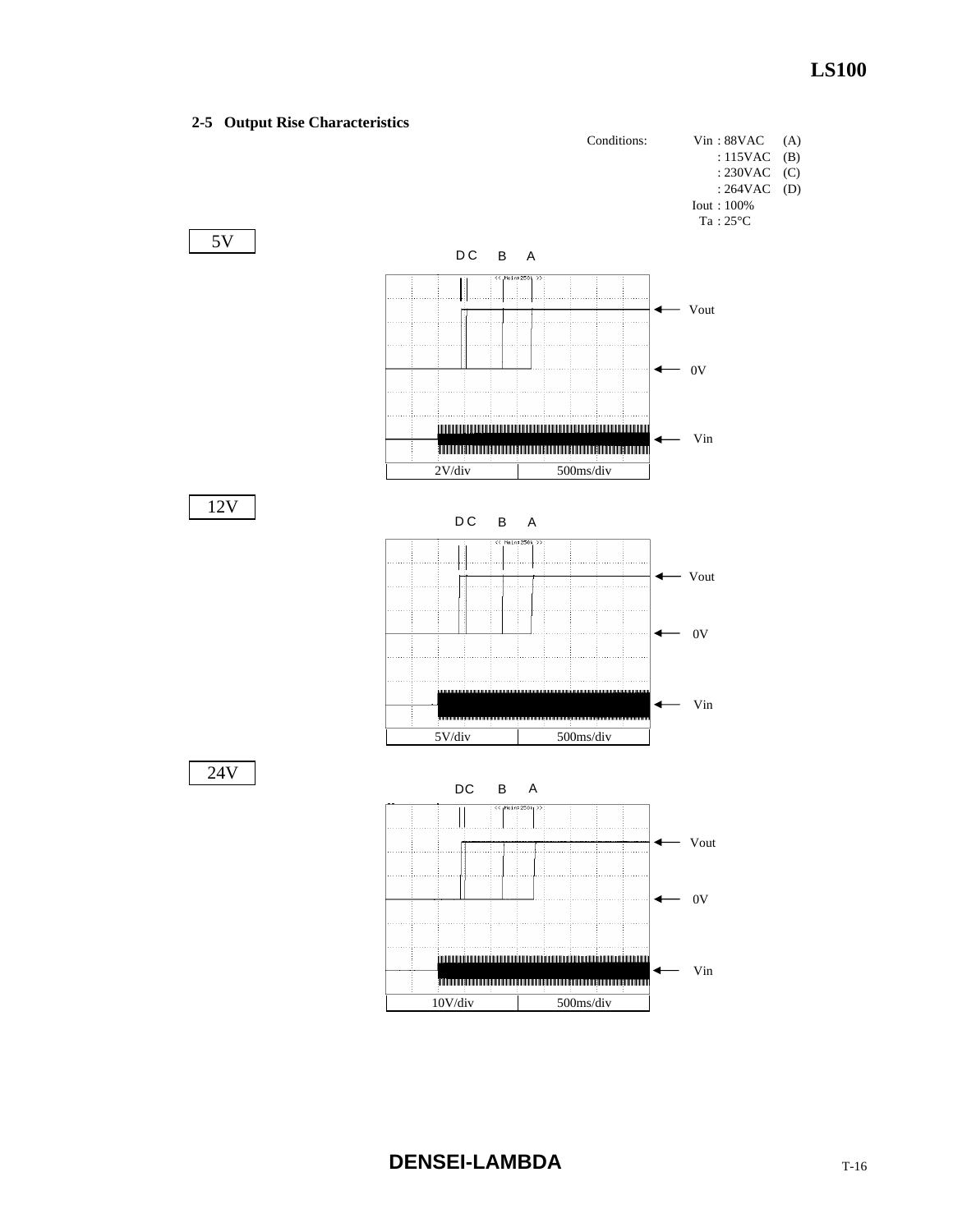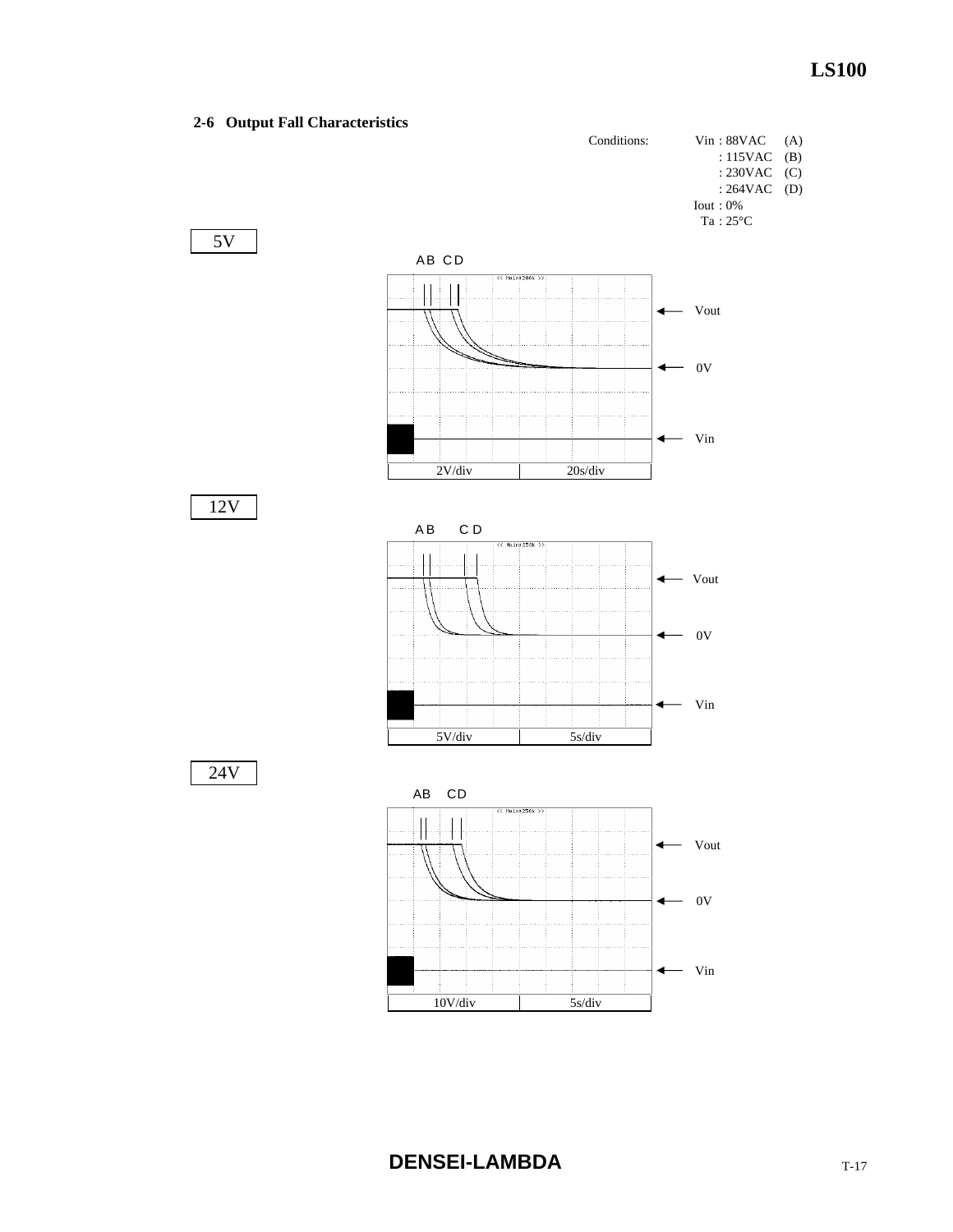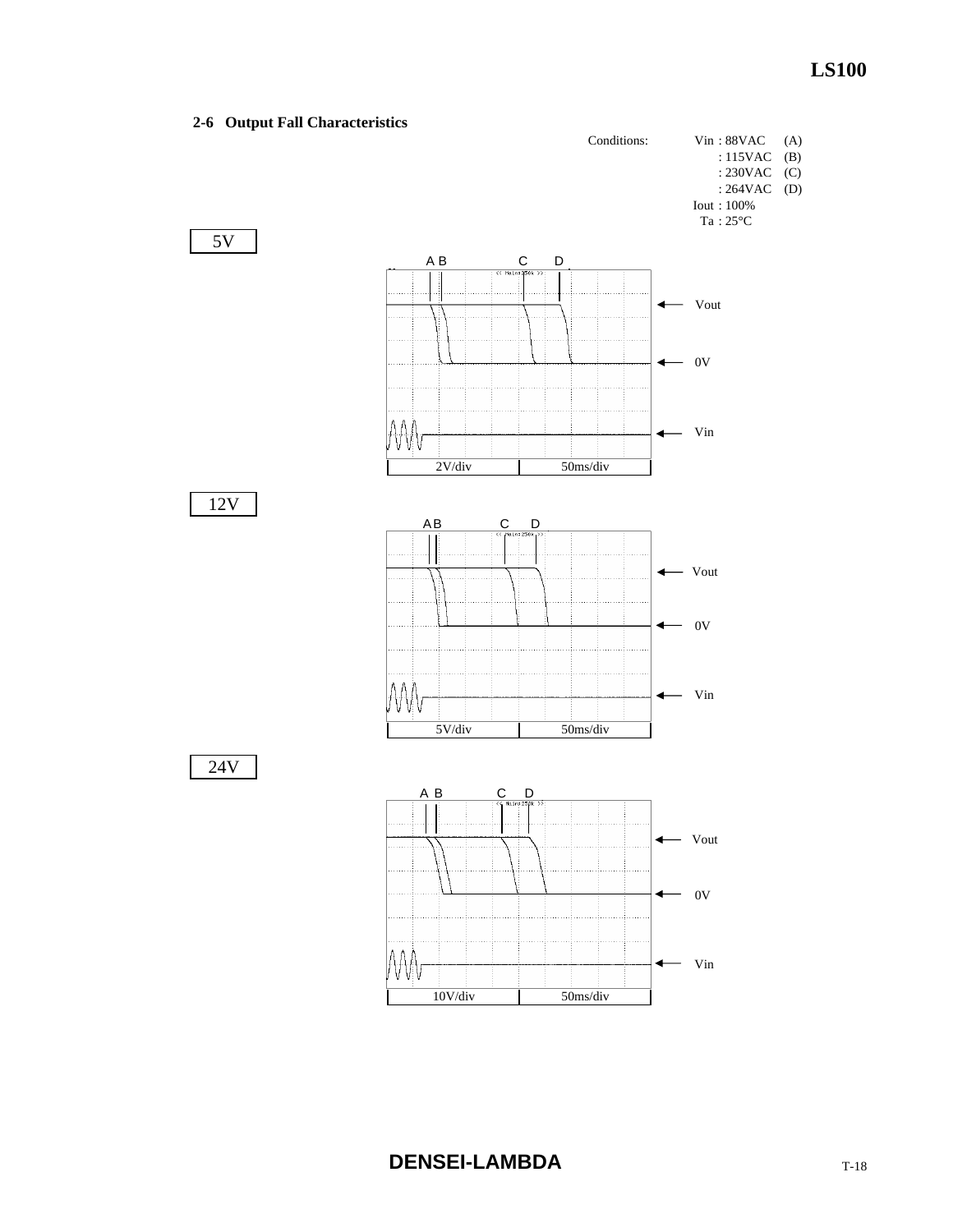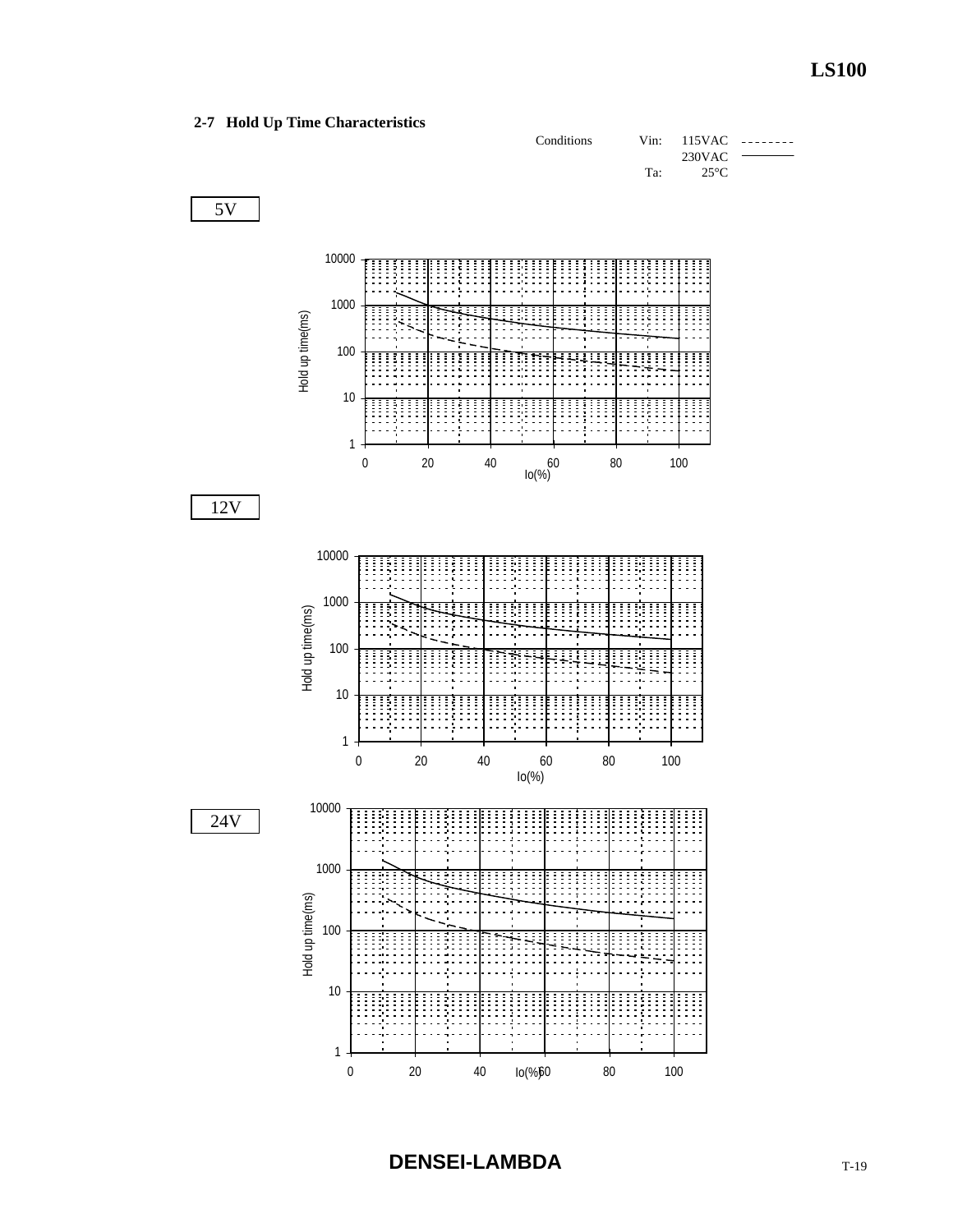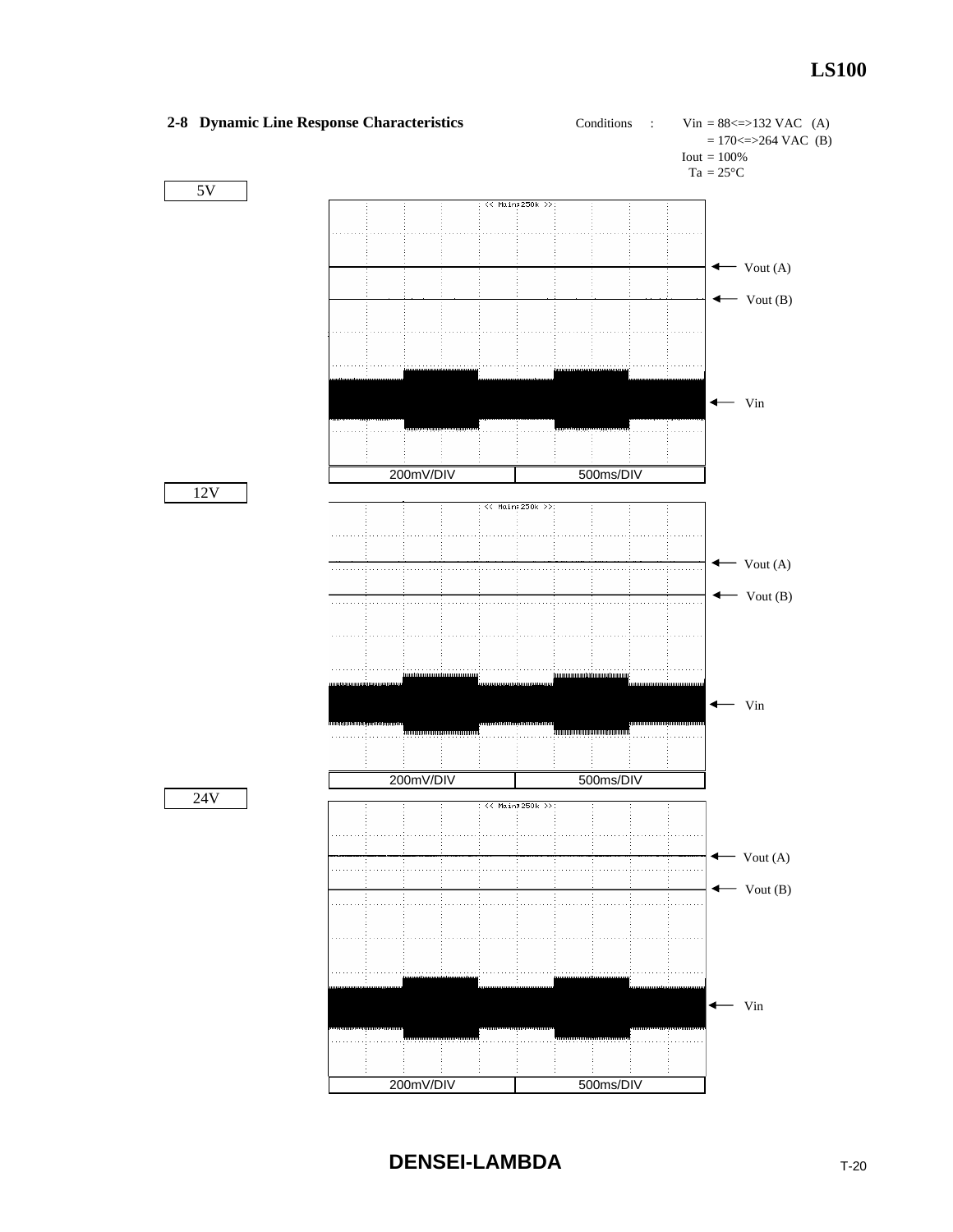

5V

 $f=100$ Hz



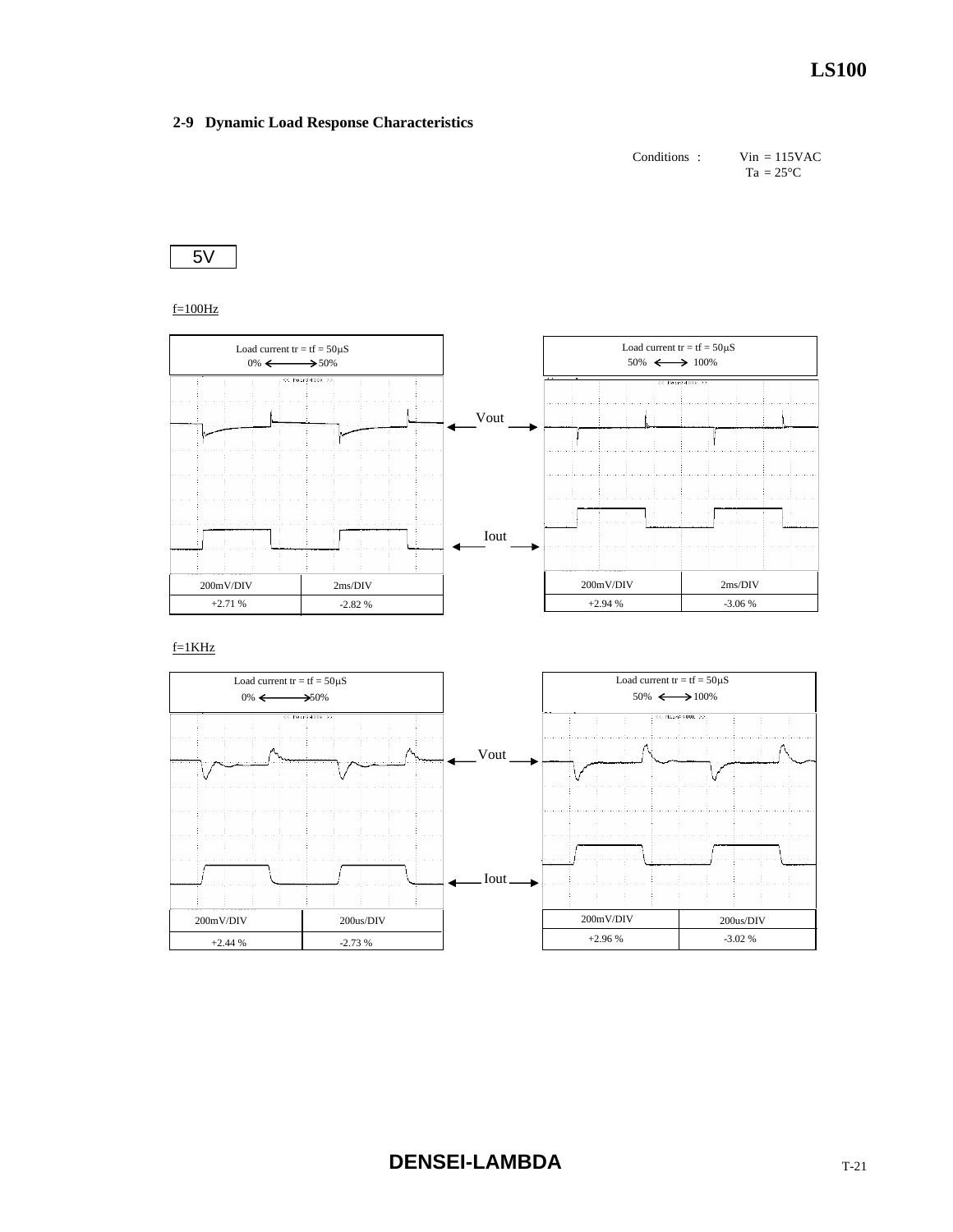

5V

 $f=100Hz$ 



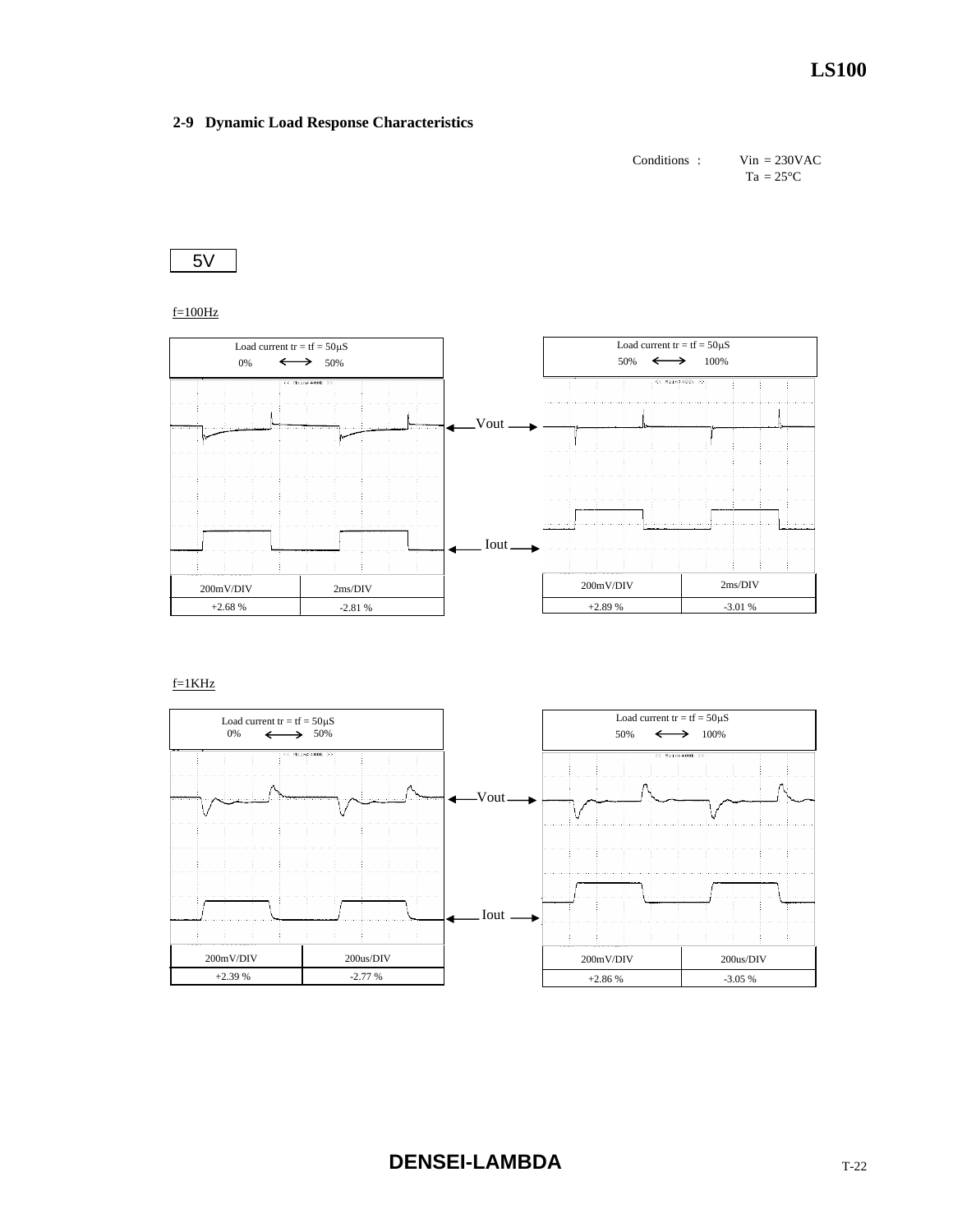Conditions : Vin = 115VAC  $Ta = 25^{\circ}C$ 



 $f=100Hz$ 



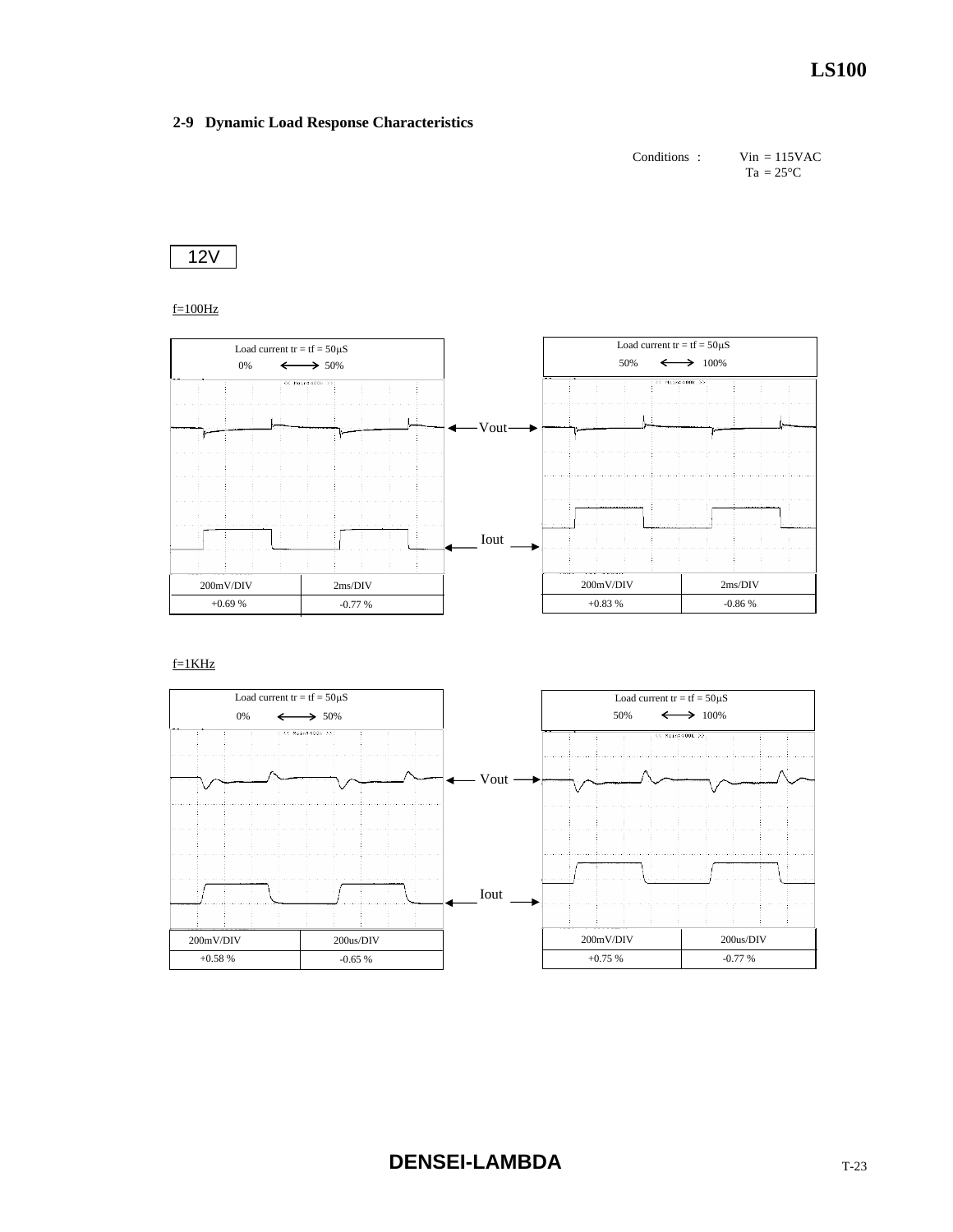

12V

 $f=100Hz$ 



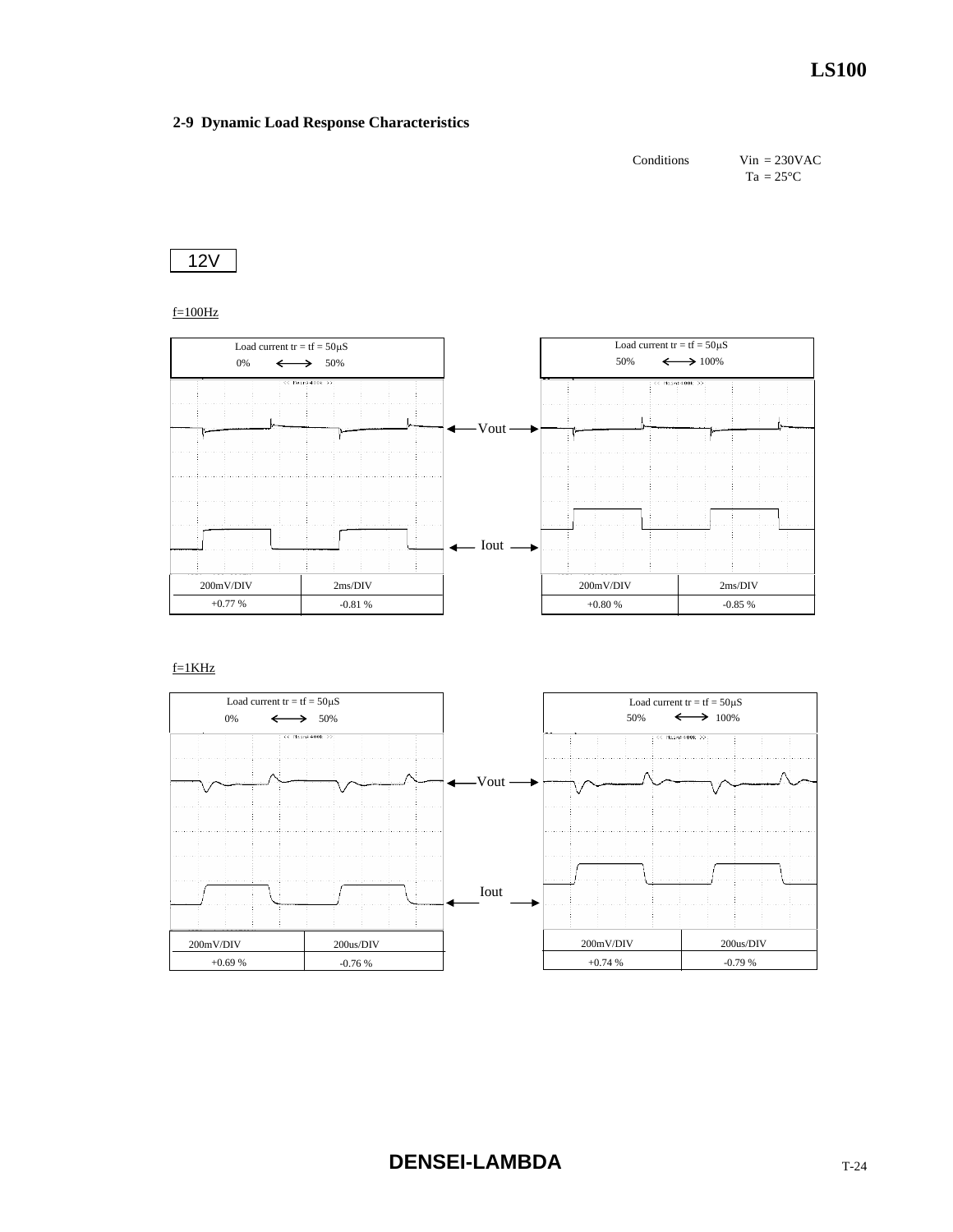



 $f=100Hz$ 



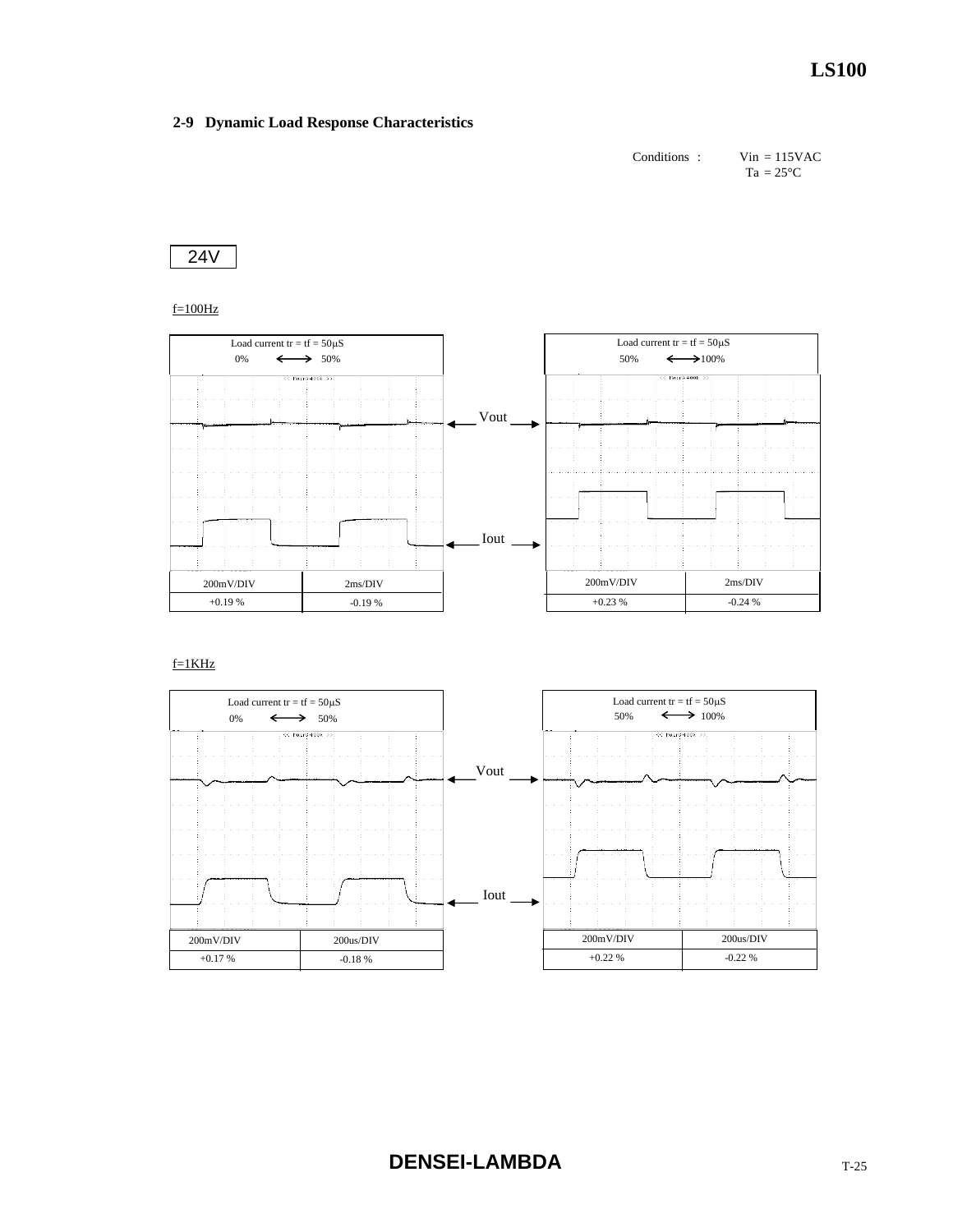

24V

#### $f=100Hz$



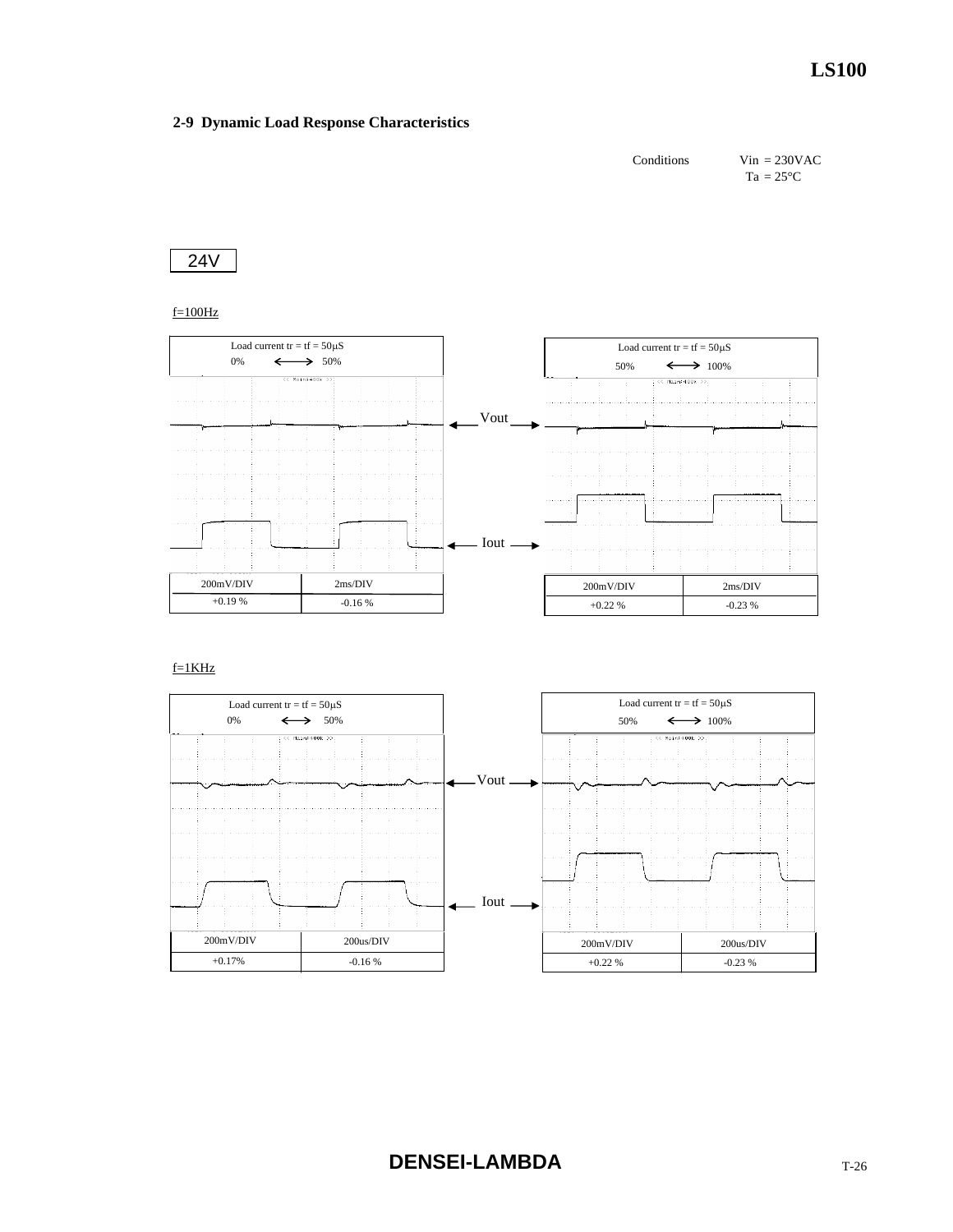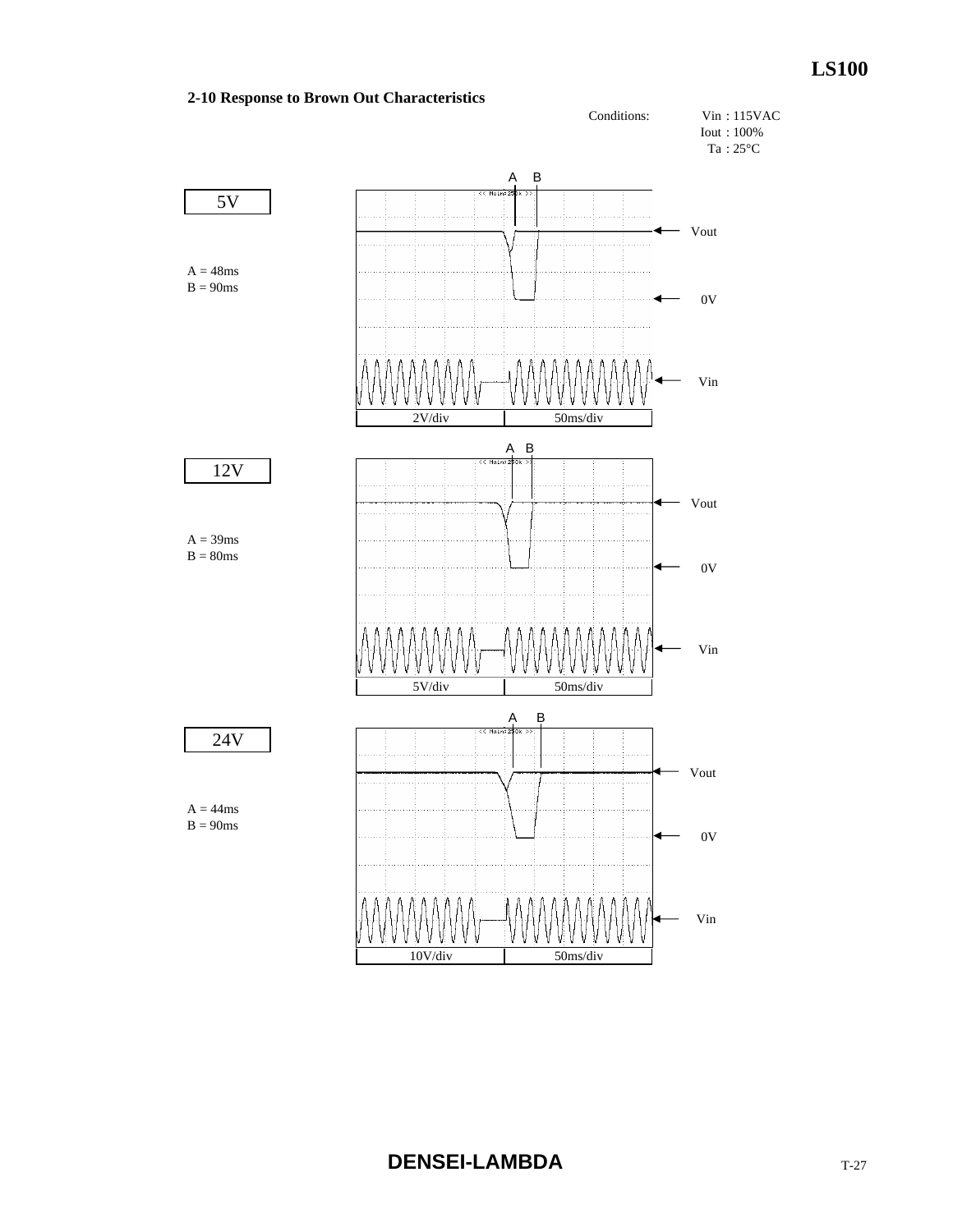

# **DENSEI-LAMBDA**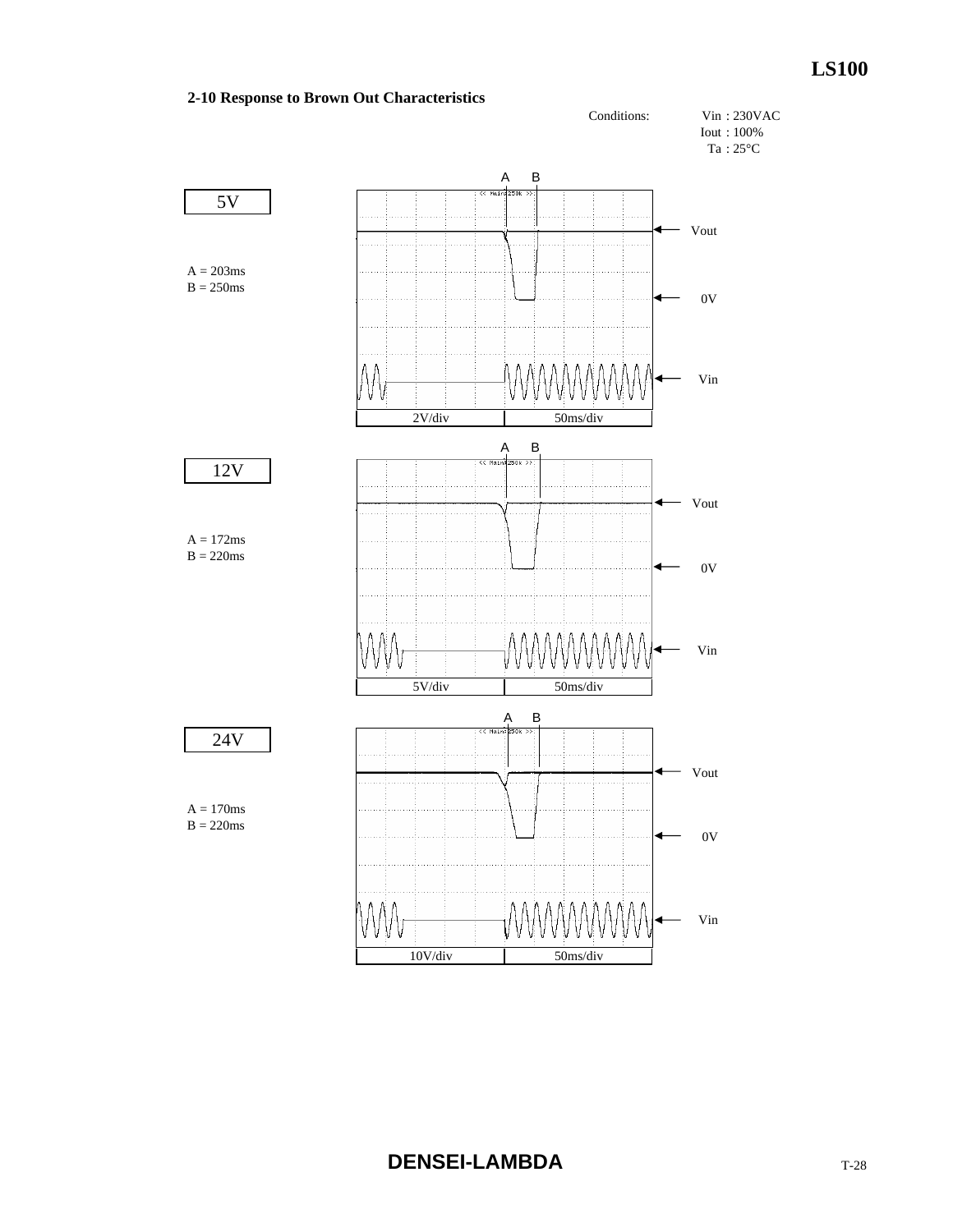

**DENSEI-LAMBDA**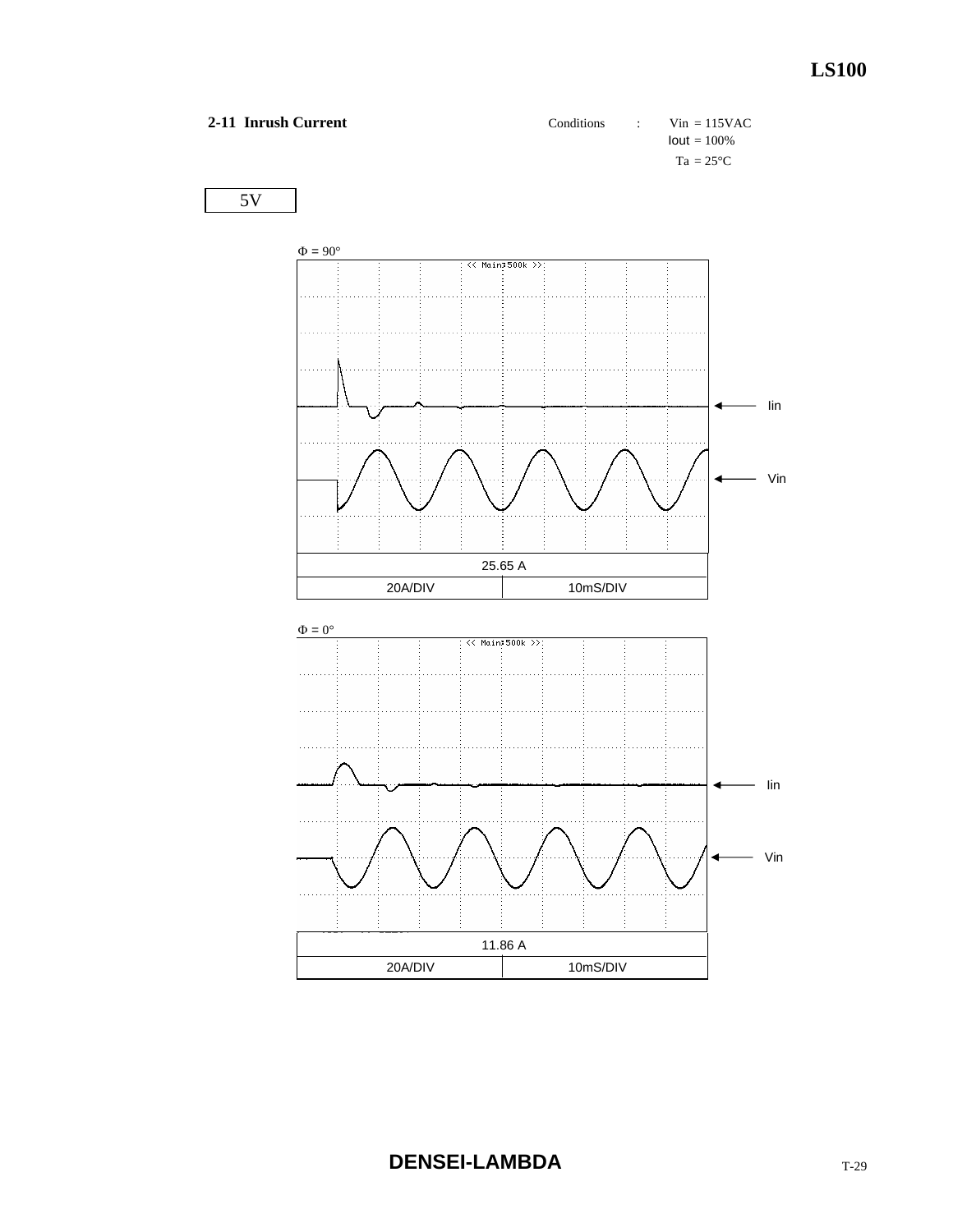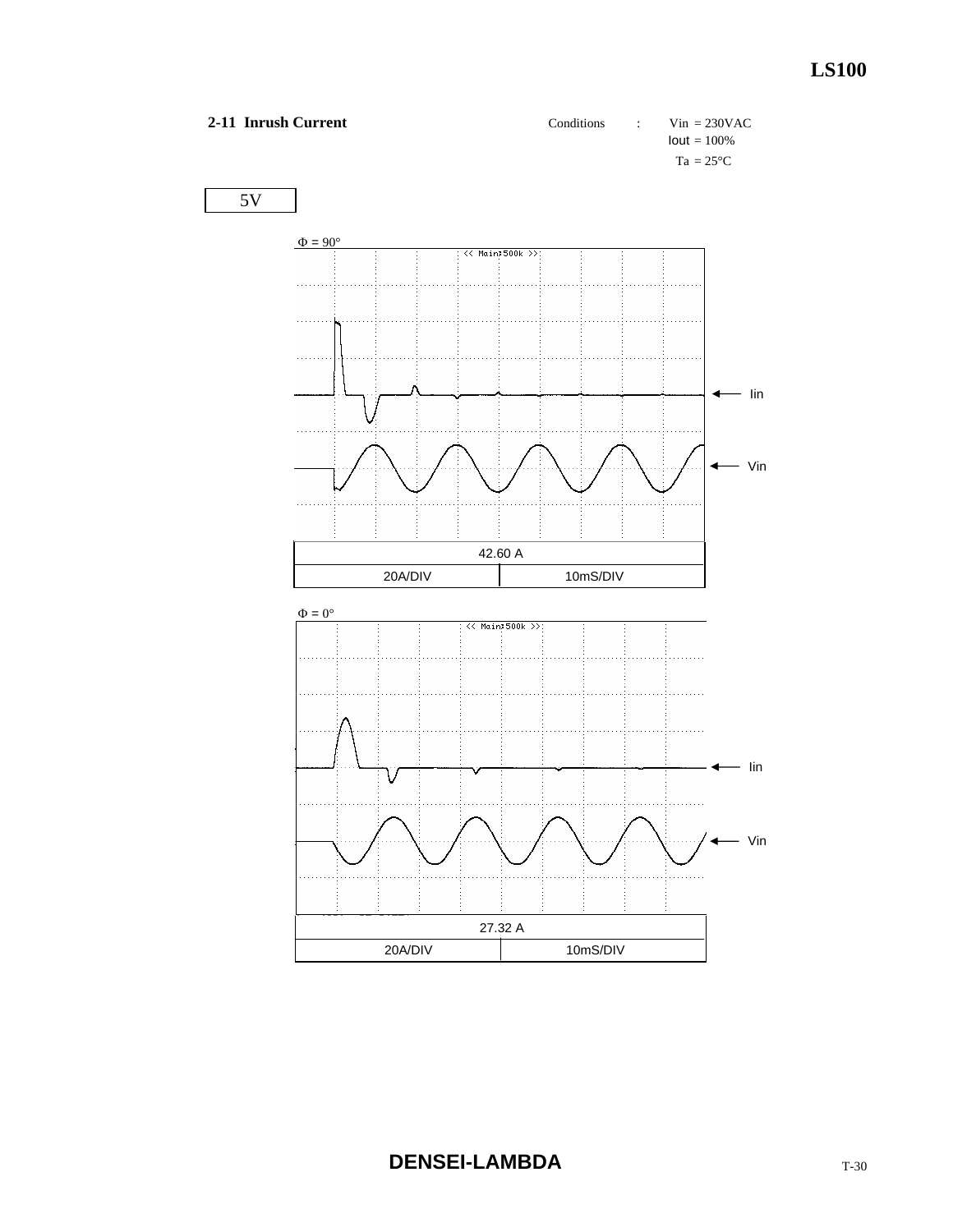## **2-12 Input Current Harmonics**

Conditions : Vin = 230VAC  $Iout = 100\%$  $Ta = 25^{\circ}C$  $F = 60$ Hz

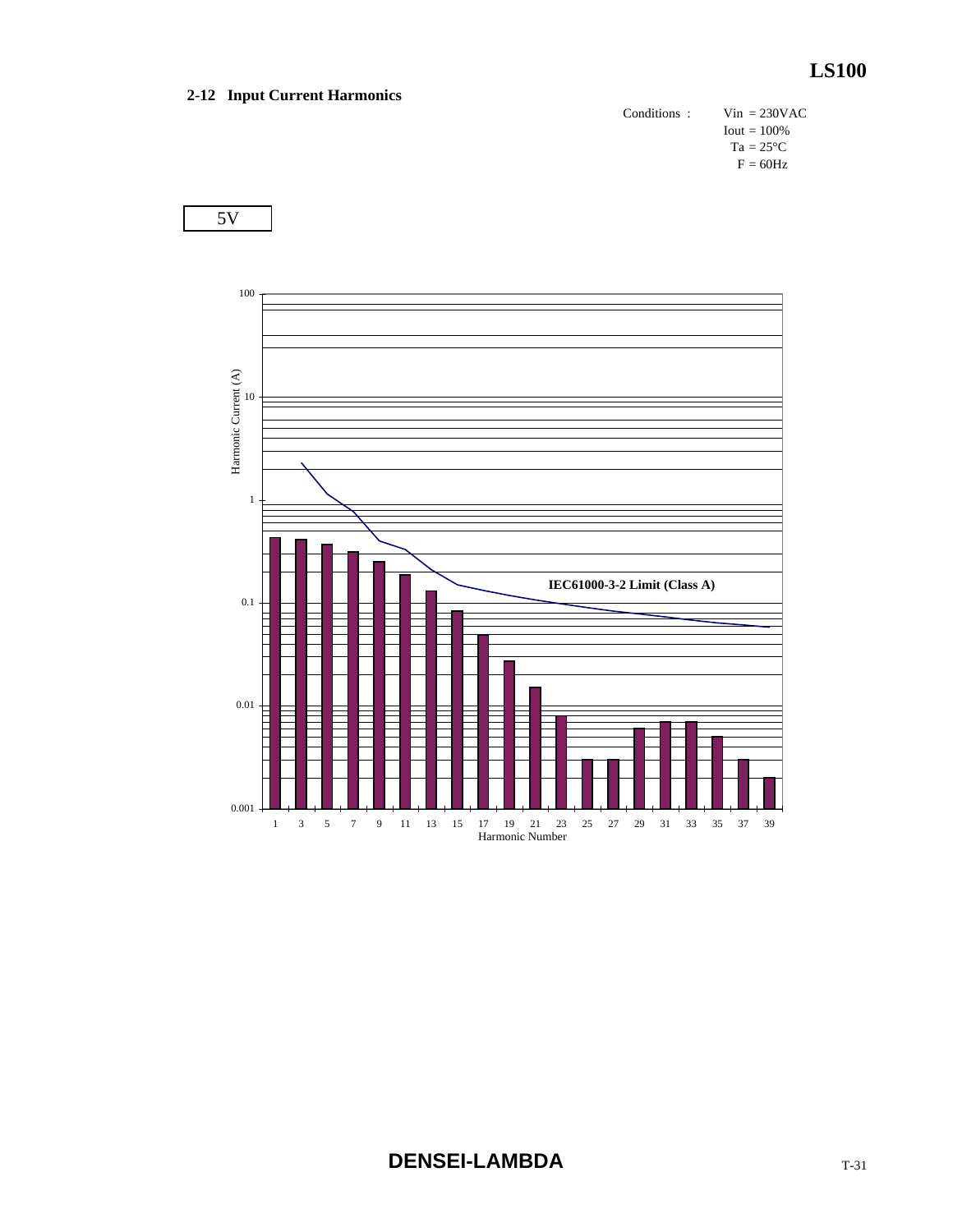

## **2-13 Leakage Current Characteristics**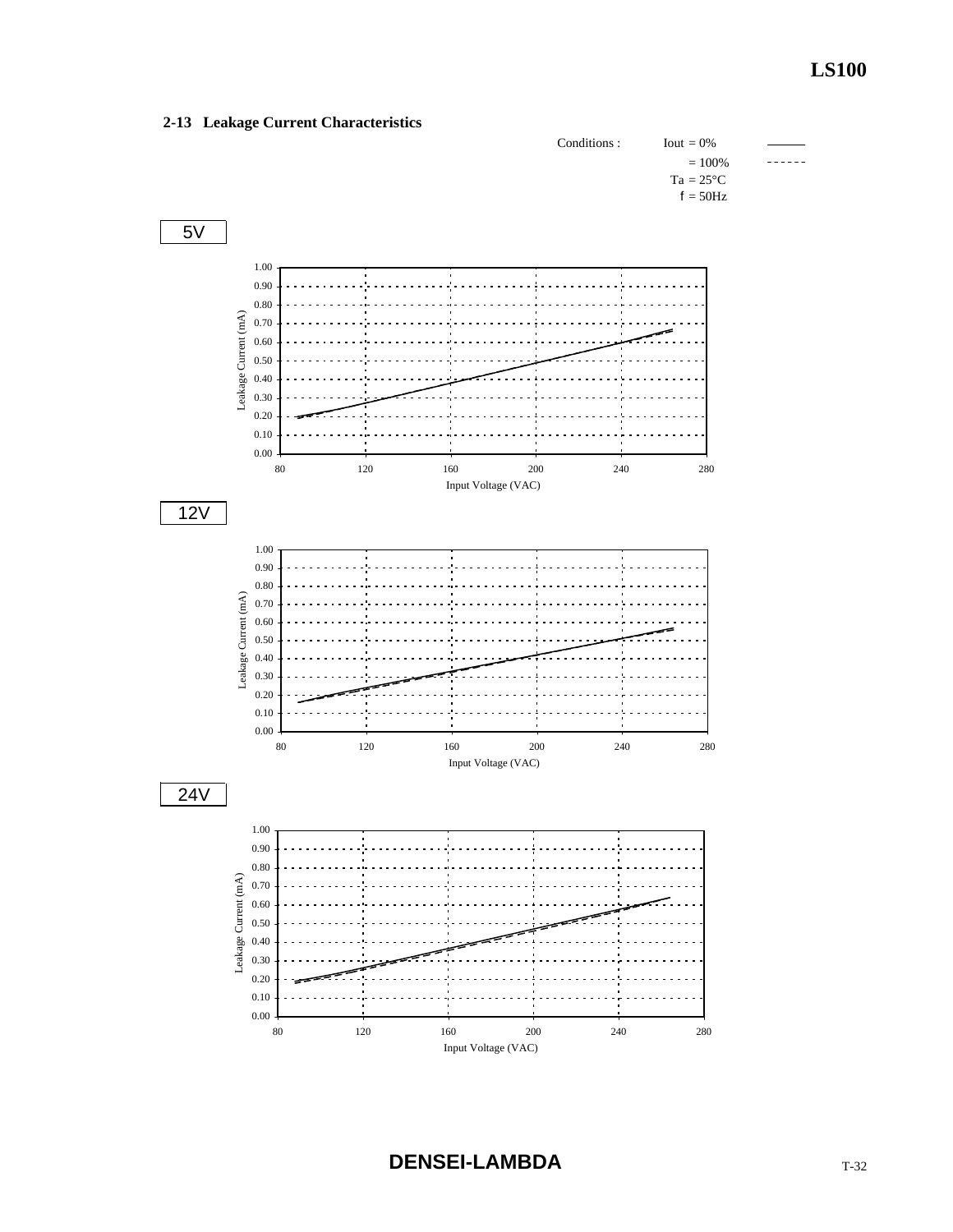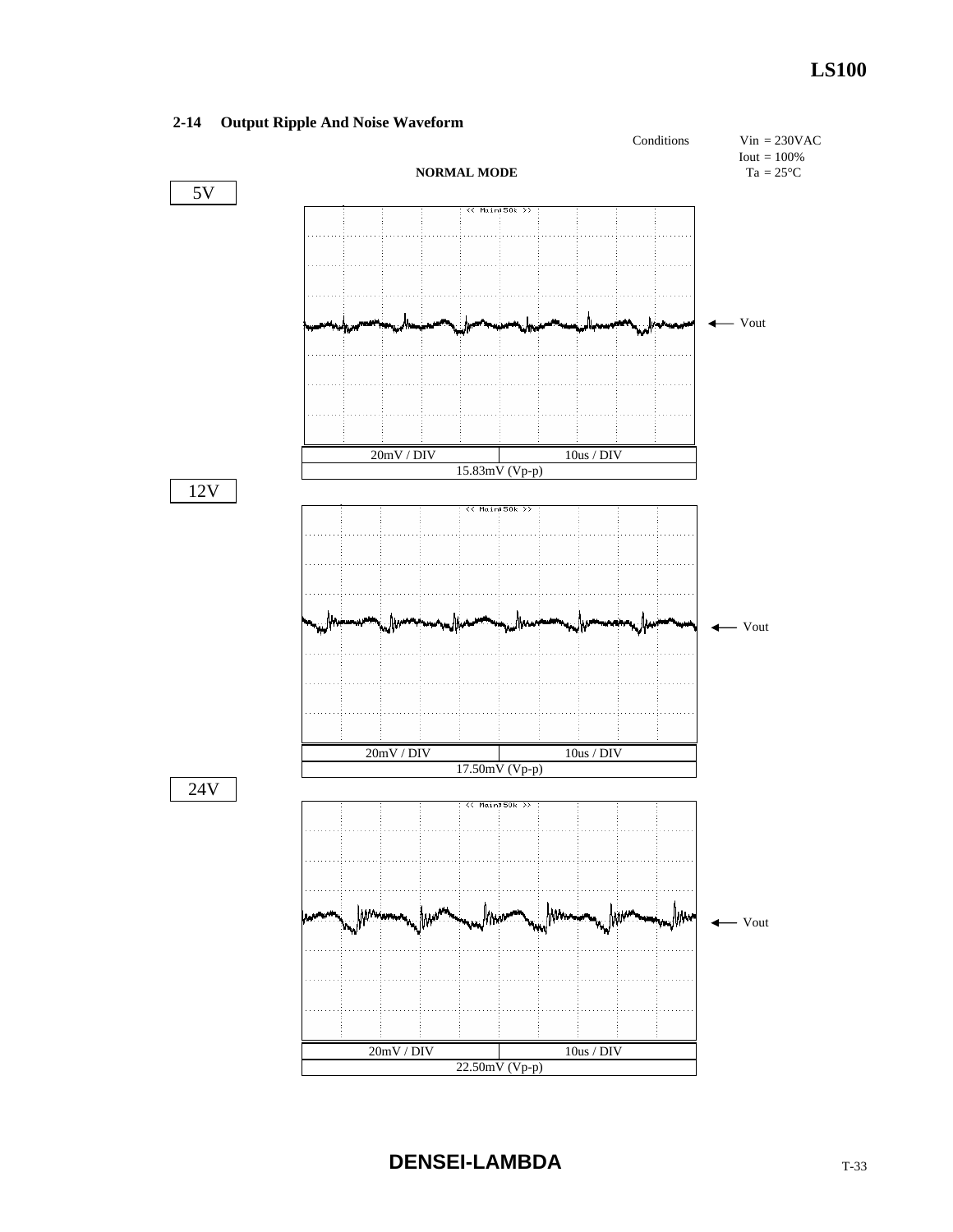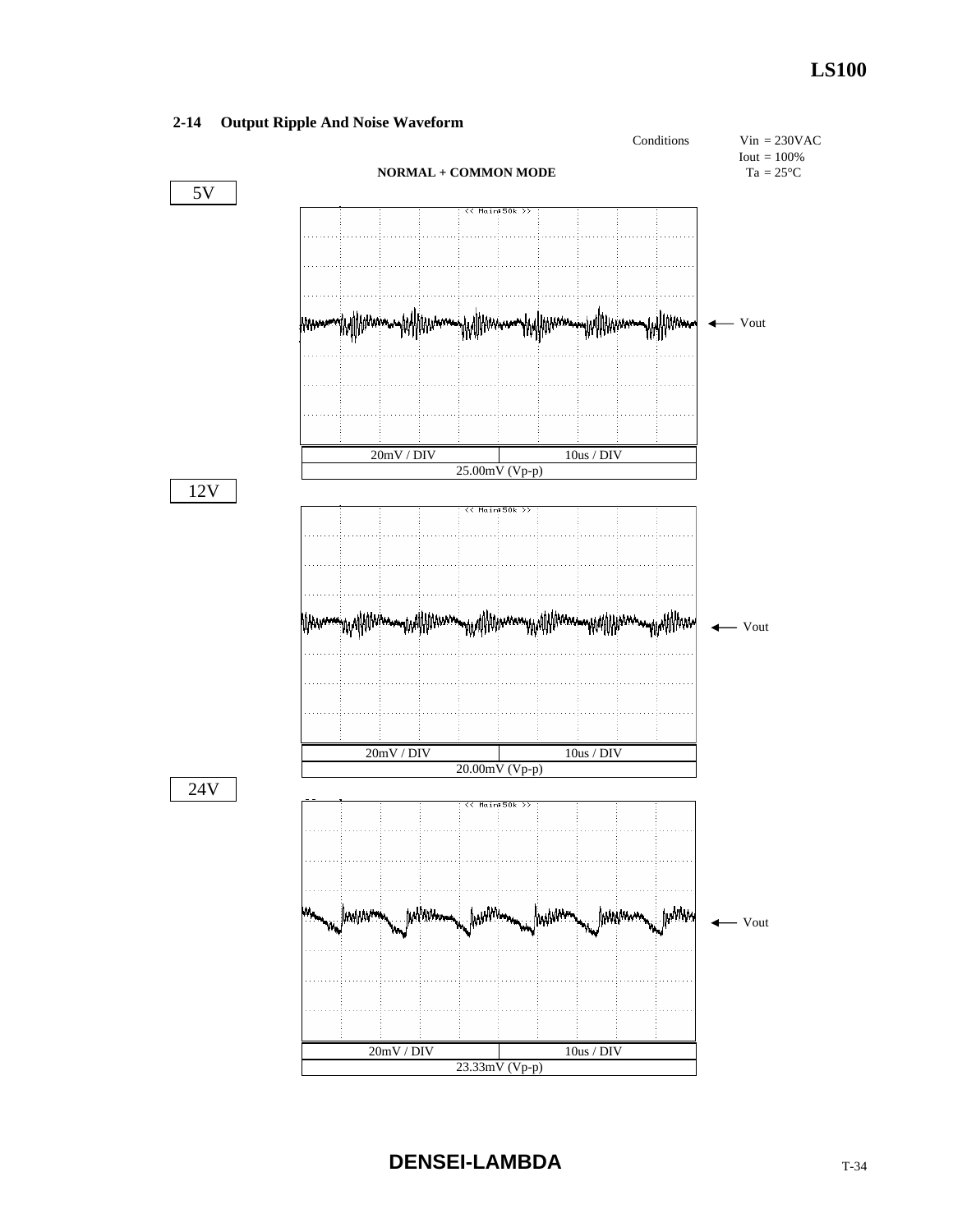| 2-15 Electro-Magnetic Interference characteristics<br>$V$ in: 115VAC<br>Conditions: |  |
|-------------------------------------------------------------------------------------|--|
|-------------------------------------------------------------------------------------|--|

```
Iout : 100%
```
## **Conducted Emission**







Phase : L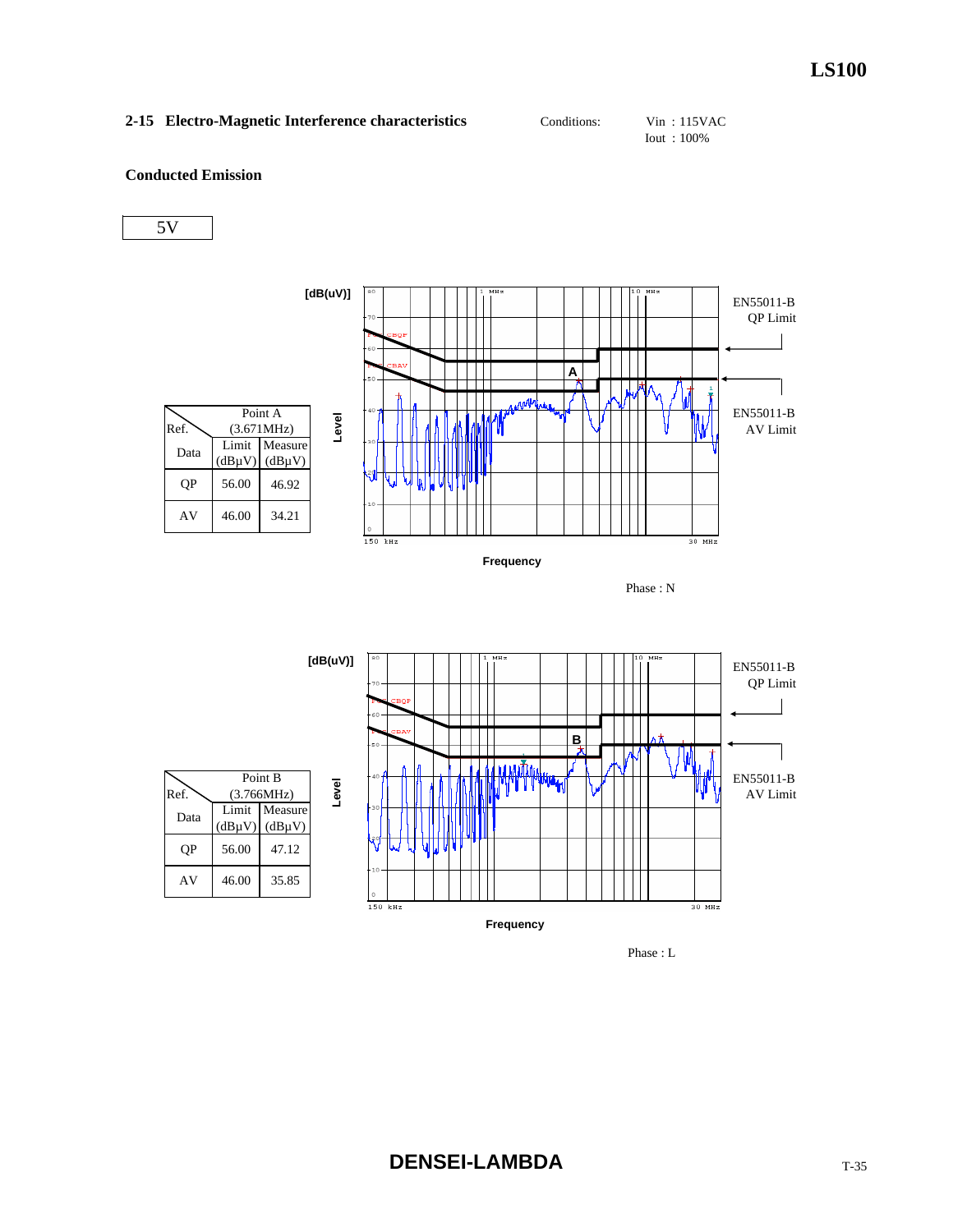| 2-15 Electro-Magnetic Interference characteristics | Conditions: | Vin : 230VAC  |  |
|----------------------------------------------------|-------------|---------------|--|
|                                                    |             | $I$ out: 100% |  |







Phase : L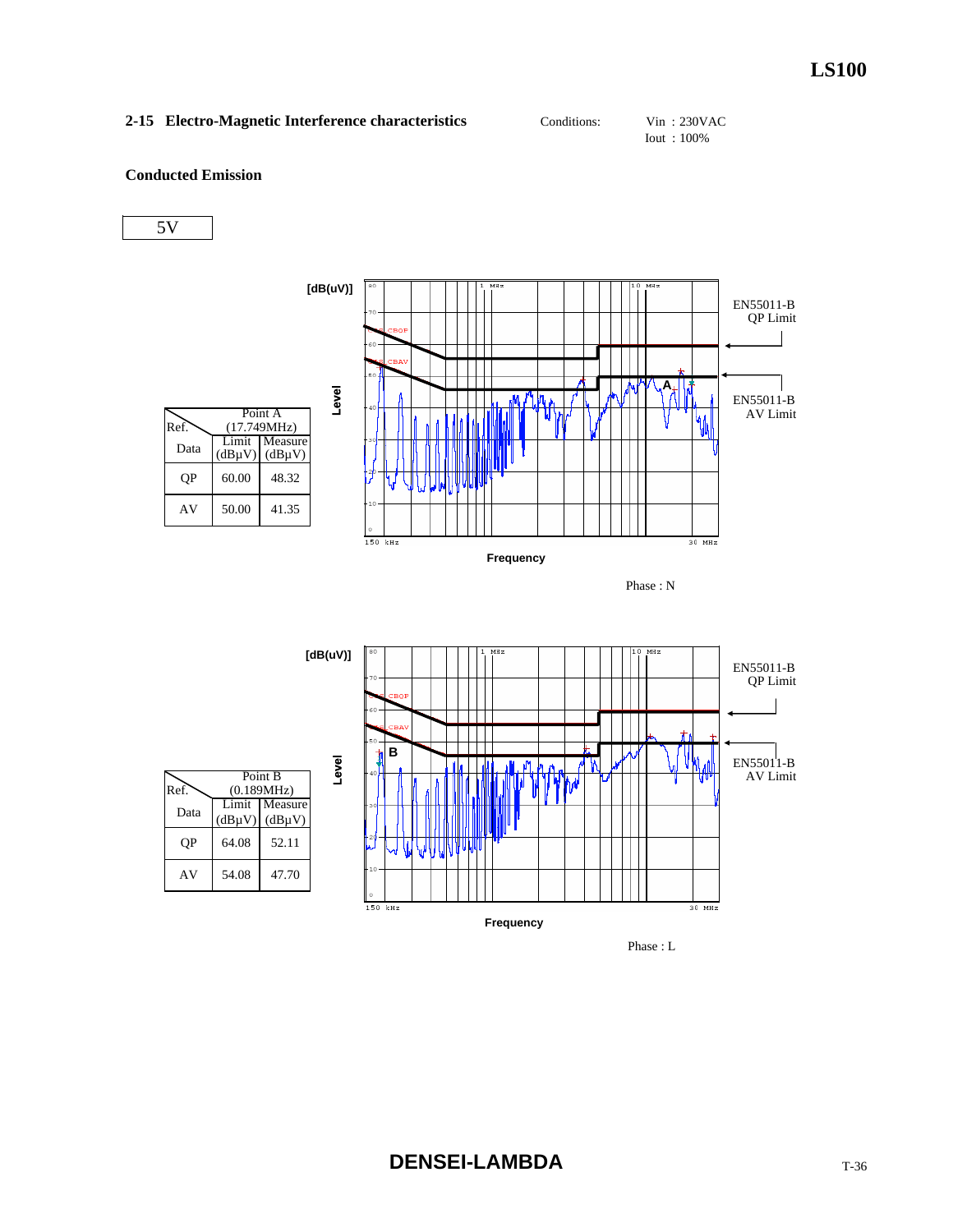## 2-15 Electro-Magnetic Interference characteristics Conditions: Vin : 115VAC

Iout : 100%

#### **Conducted Emission**







Phase : L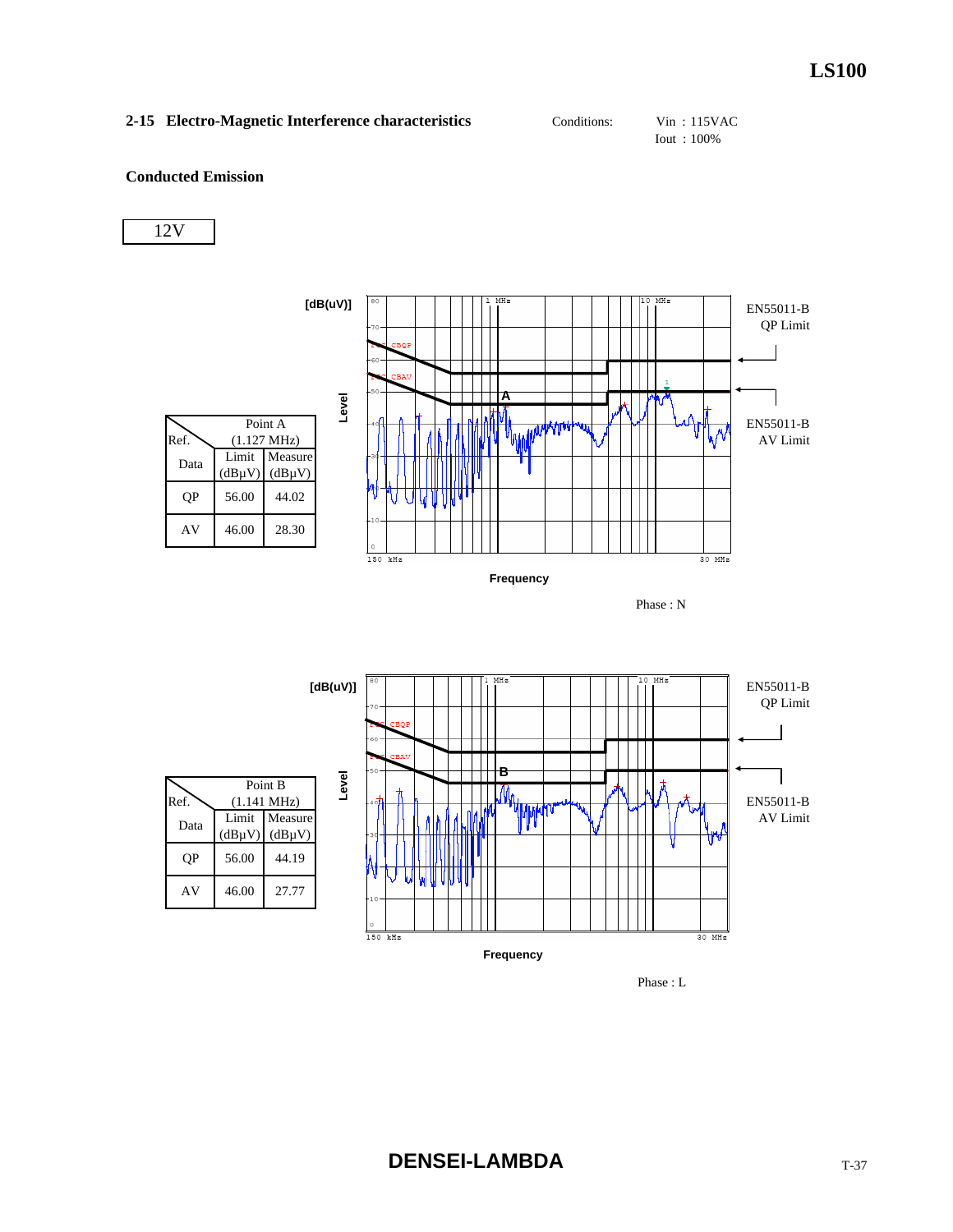## **2-15 Electro-Magnetic Interference characteristics** Conditions: Vin : 230VAC

Iout : 100%

## **Conducted Emission**









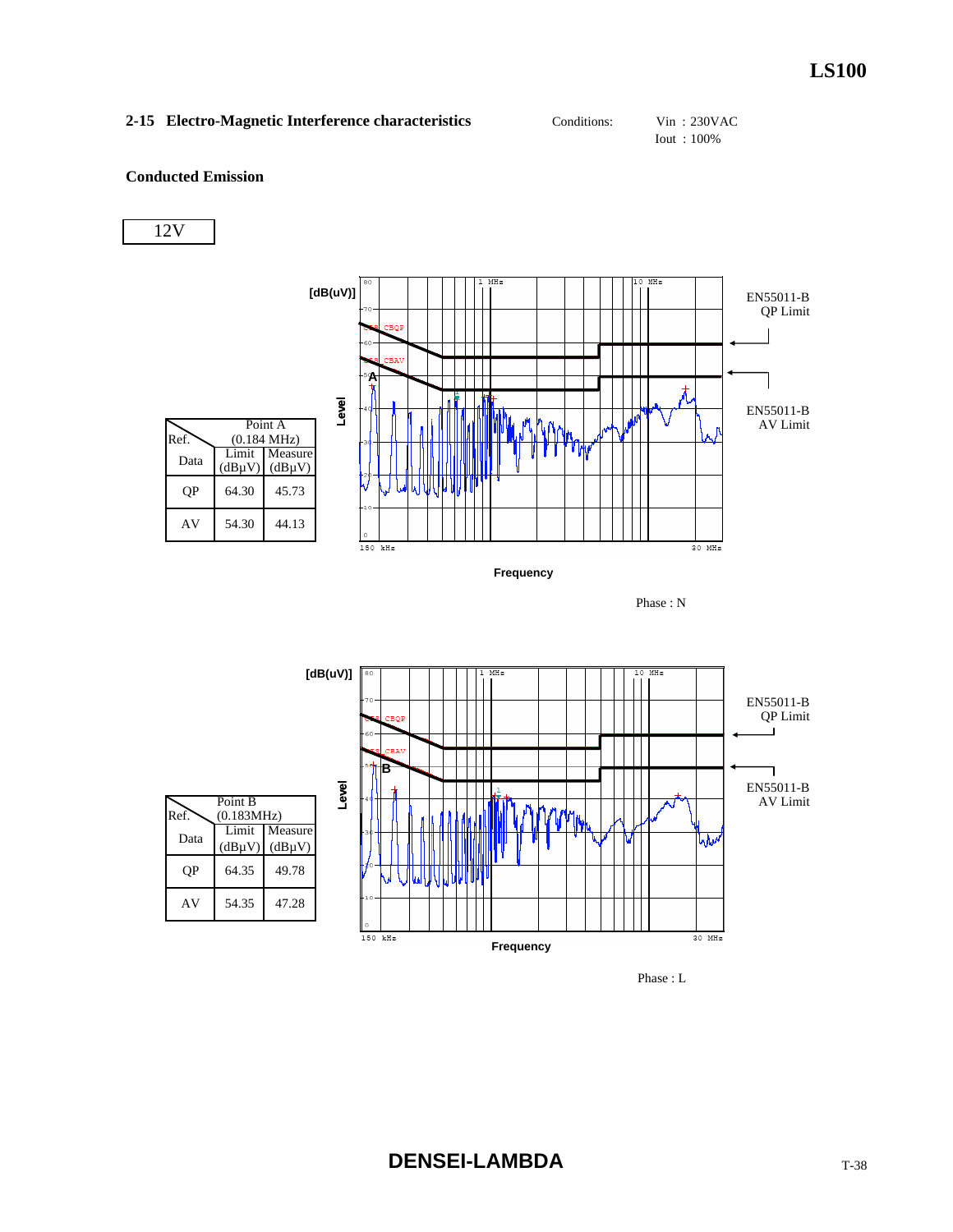## 2-15 Electro-Magnetic Interference characteristics Conditions: Vin : 115VAC

Iout : 100%

## **Conducted Emission**







Phase : L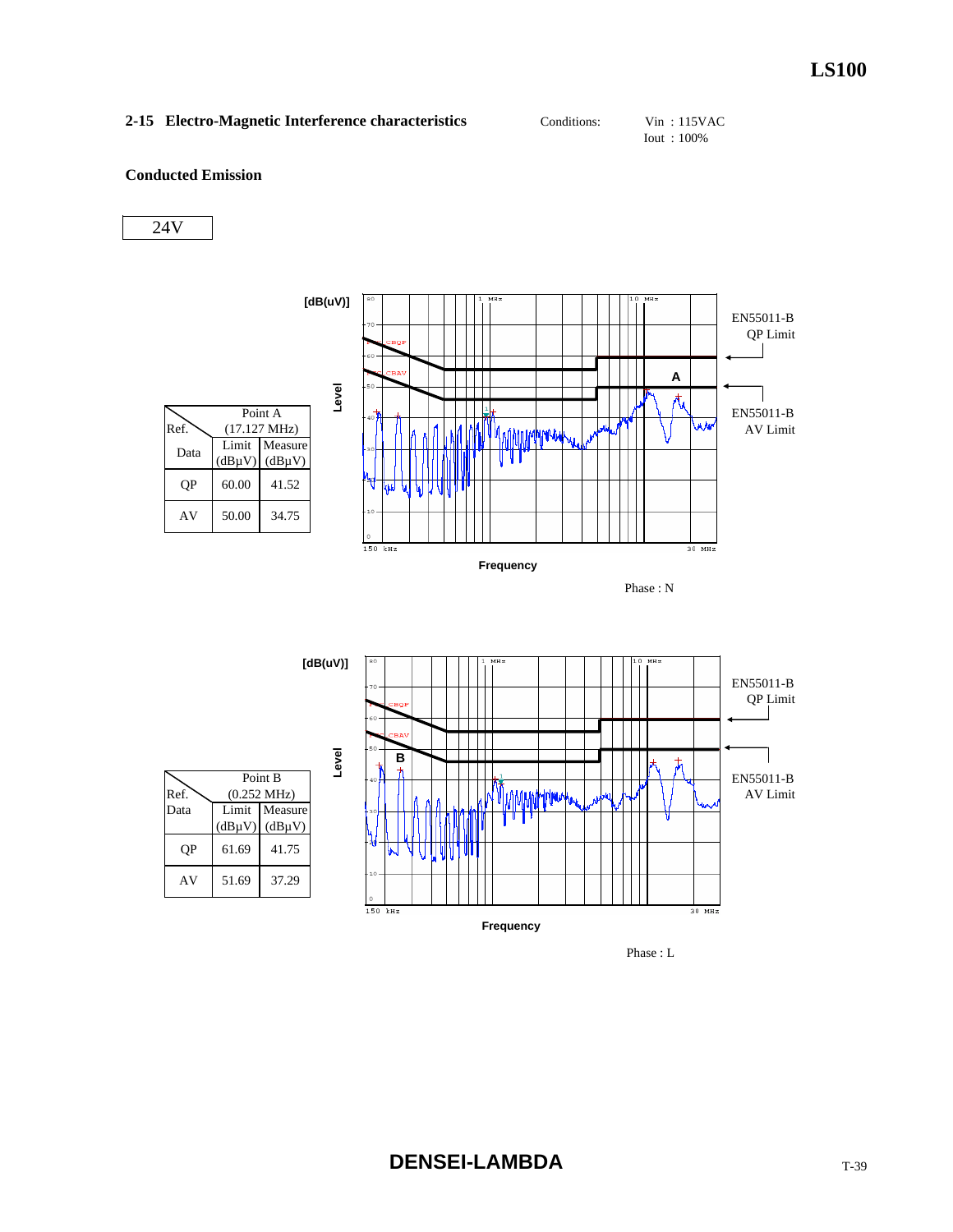|  | 2-15 Electro-Magnetic Interference characteristics | Conditions: | $V$ in: 230VAC |  |
|--|----------------------------------------------------|-------------|----------------|--|
|--|----------------------------------------------------|-------------|----------------|--|

Iout : 100%

## **Conducted Emission**





Phase : L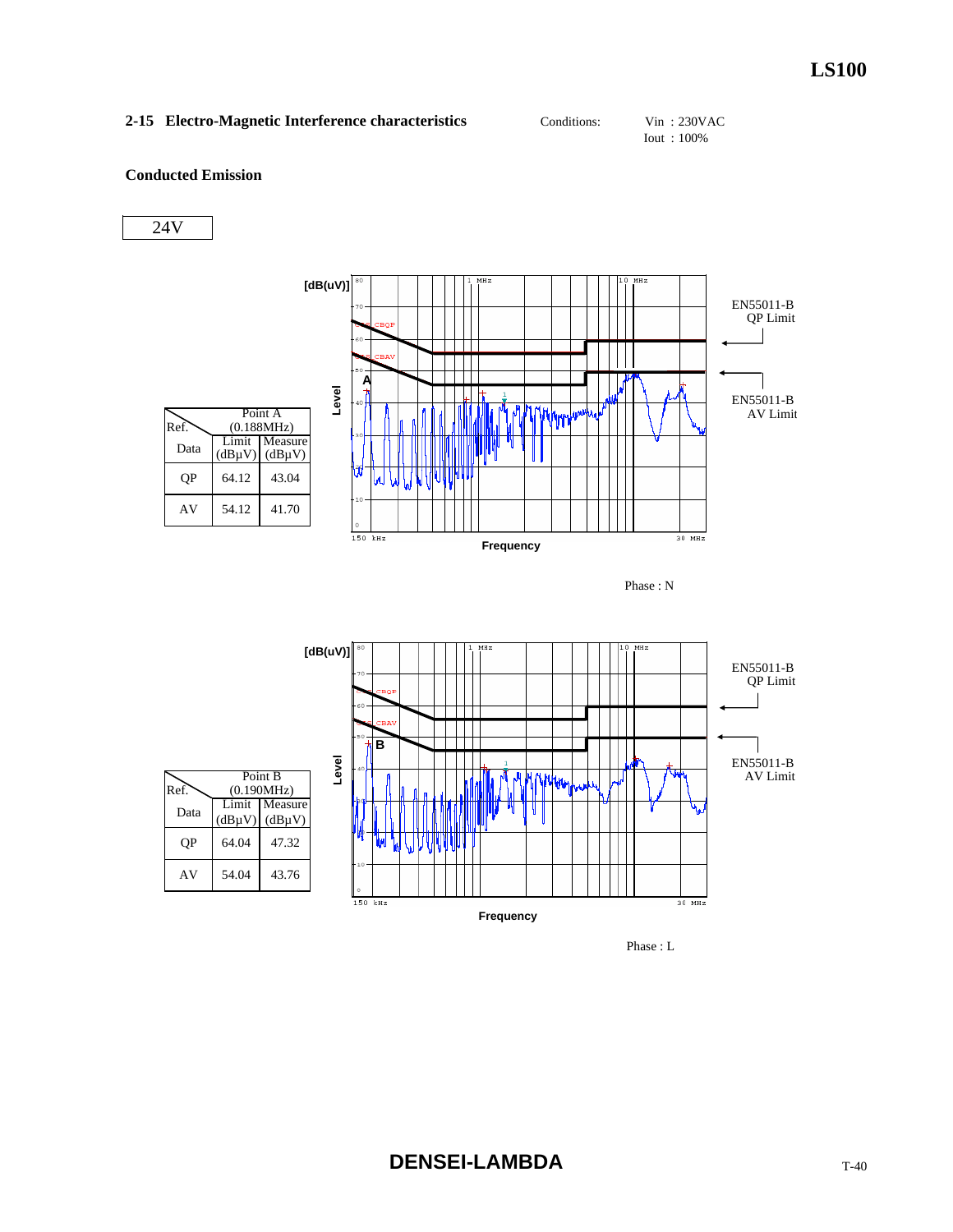# 2-15 Electro-Magnetic Interference characteristics Conditions: Vin : 115VAC

Iout : 100%

## **Radiated Emission**



| Point A<br>$(38.117)$ MHz) |                     |     |
|----------------------------|---------------------|-----|
| Limit<br>(dBmV/m)          | Measure<br>(dBmV/m) | (P) |
| 40.0                       | 34.2                |     |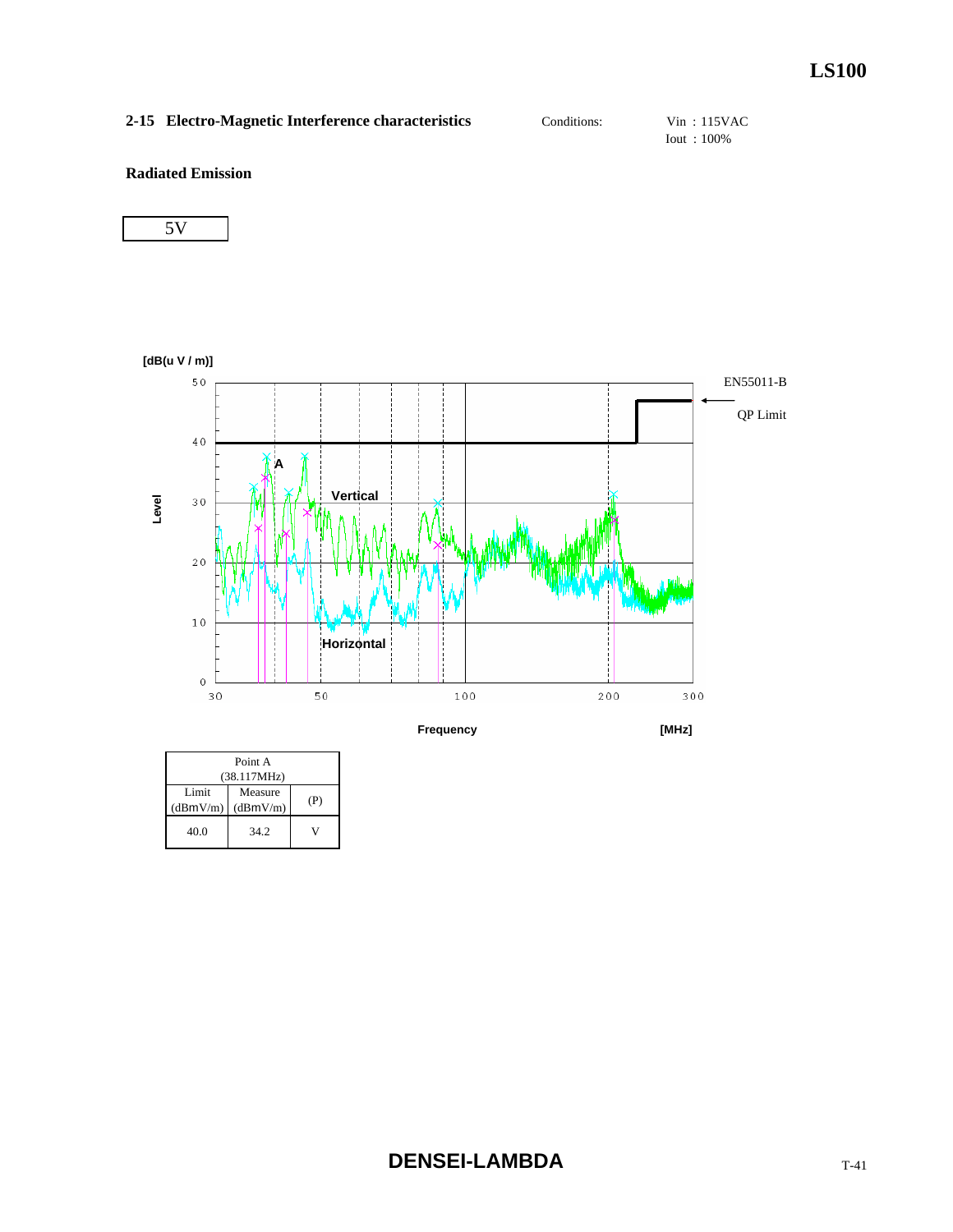# 2-15 Electro-Magnetic Interference characteristics Conditions: Vin : 230VAC

Iout : 100%

## **Radiated Emission**



| Point B           |                     |     |
|-------------------|---------------------|-----|
|                   | (36.633MHz)         |     |
| Limit<br>(dBmV/m) | Measure<br>(dBmV/m) | (P) |
| 40.0              | 31.4                |     |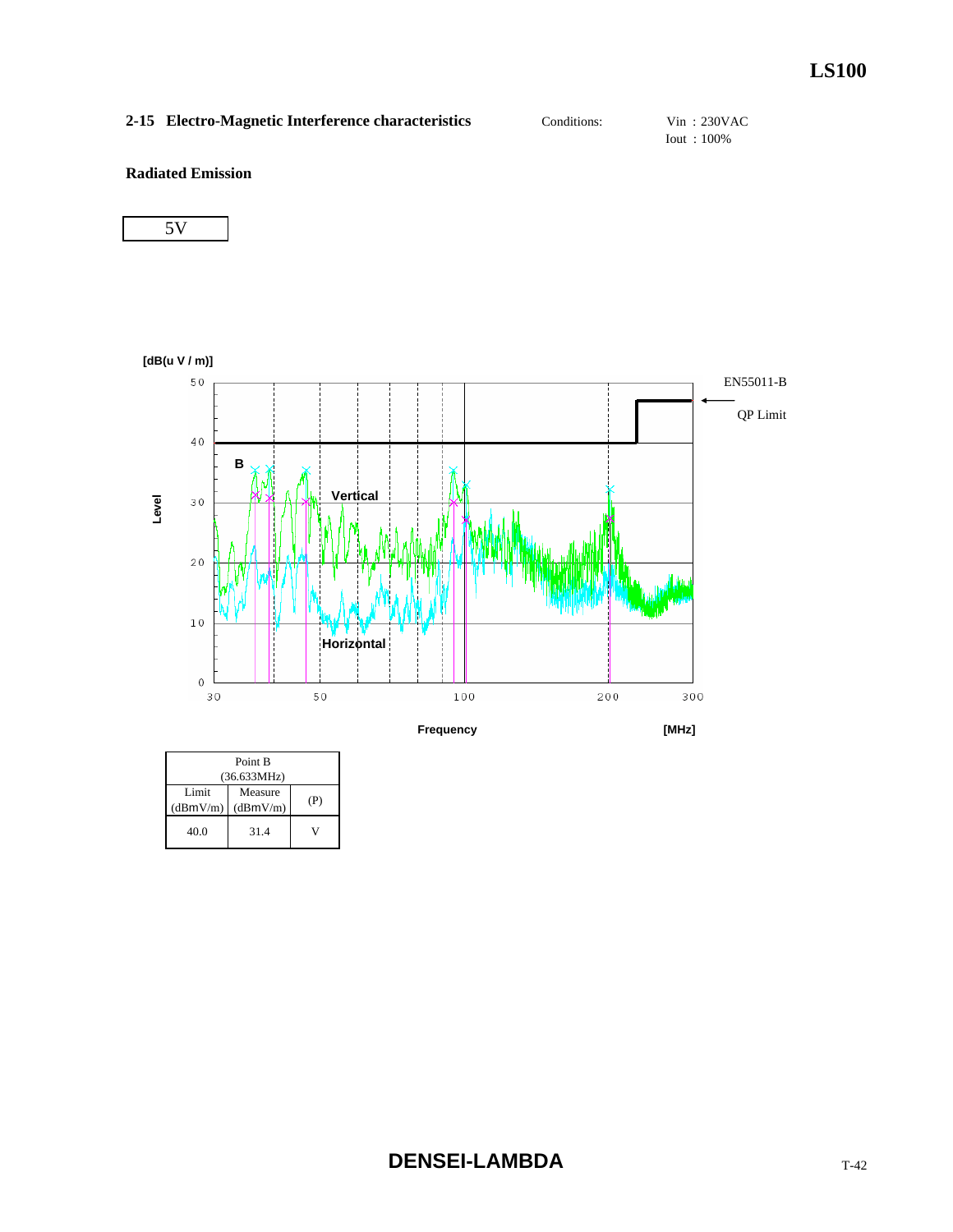# 2-15 Electro-Magnetic Interference characteristics Conditions: Vin : 115VAC

Iout : 100%

## **Radiated Emission**

|--|



**Frequency [MHz]**

| Point A           |                     |     |
|-------------------|---------------------|-----|
| (200.456 MHz)     |                     |     |
| Limit<br>(dBmV/m) | Measure<br>(dBmV/m) | (P) |
| 40.0              | 34.0                |     |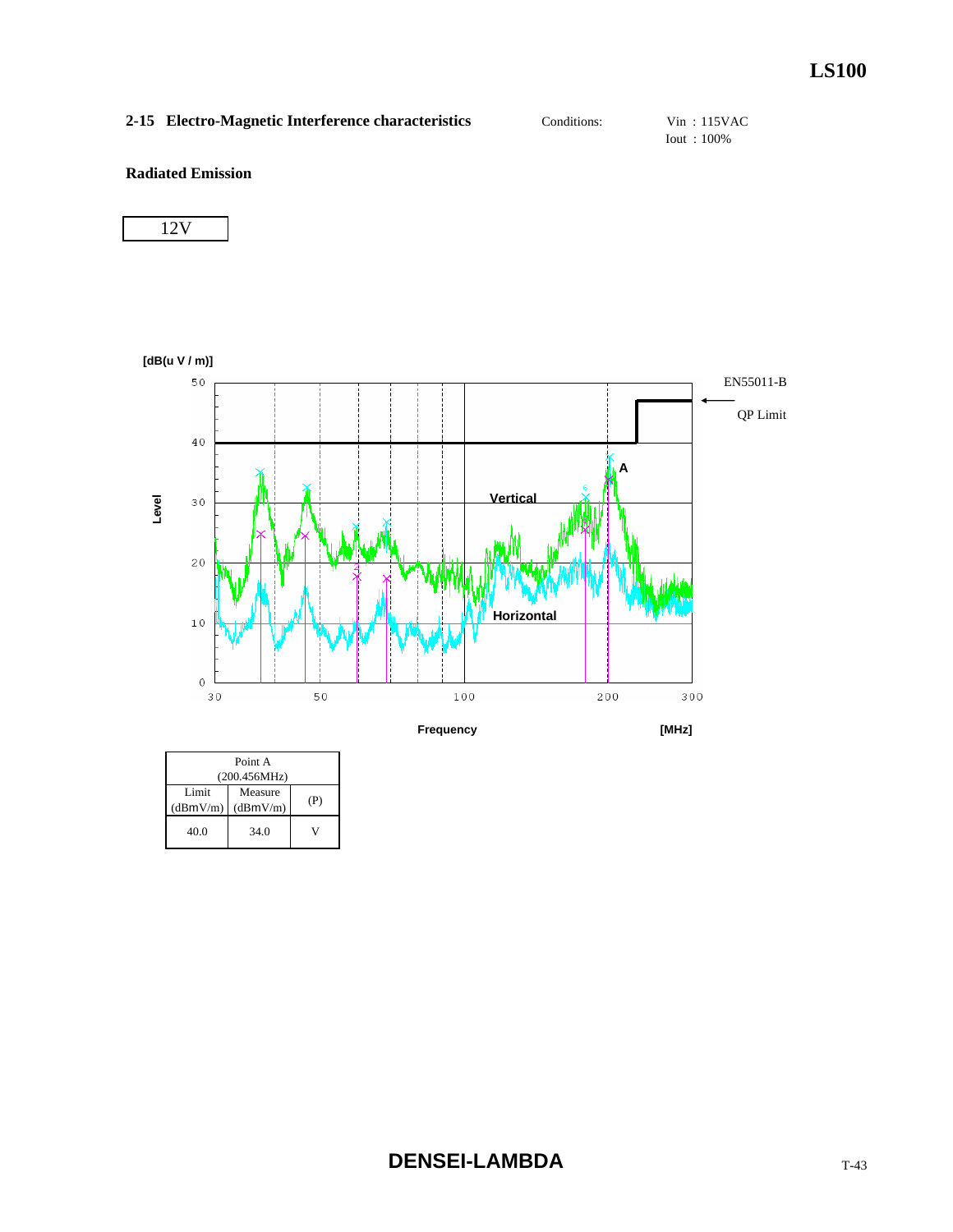# 2-15 Electro-Magnetic Interference characteristics Conditions: Vin : 230VAC

Iout : 100%

## **Radiated Emission**

|--|



| Point B<br>(205.233 MHz) |                     |     |
|--------------------------|---------------------|-----|
| Limit<br>(dBmV/m)        | Measure<br>(dBmV/m) | (P) |
| 40.0                     | 34.0                |     |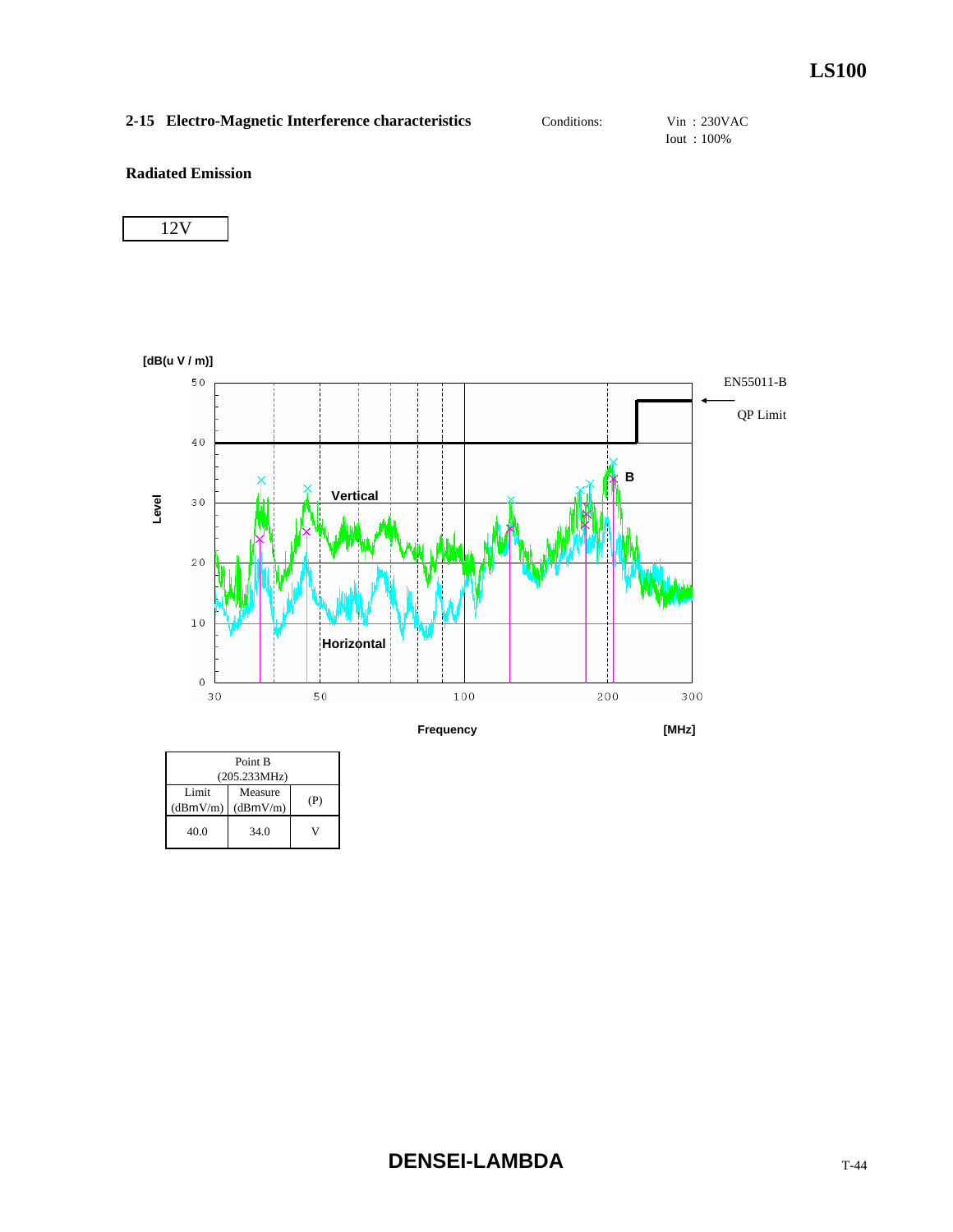# 2-15 Electro-Magnetic Interference characteristics Conditions: Vin : 115VAC

Iout : 100%

## **Radiated Emission**



| Point A           |                     |     |
|-------------------|---------------------|-----|
| (46.682 MHz)      |                     |     |
| Limit<br>(dBmV/m) | Measure<br>(dBmV/m) | (P) |
| 40.0              | 31.7                |     |